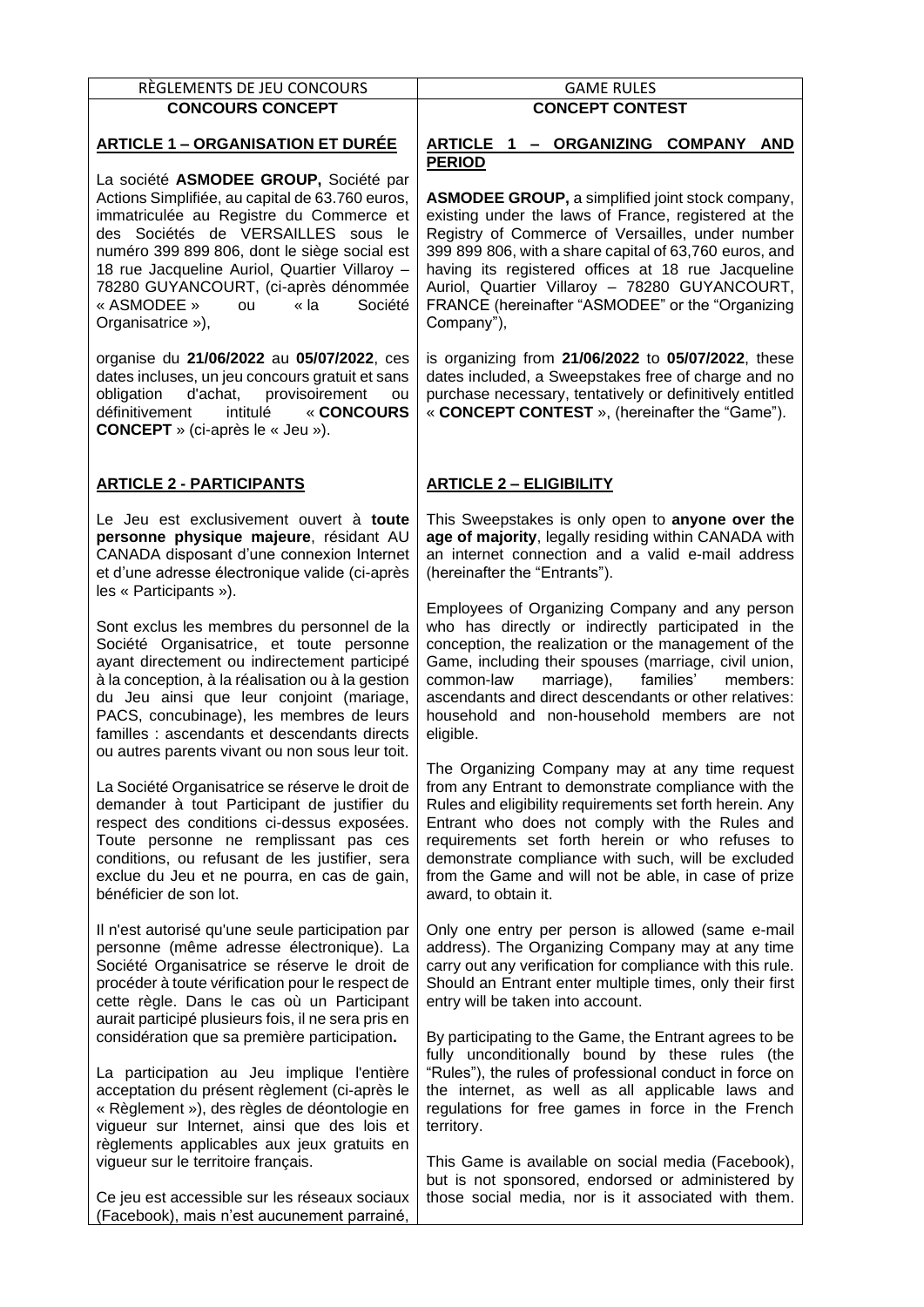| cautionné ou administré par ces réseaux<br>sociaux pas plus qu'il n'y est associé. Ces<br>réseaux sociaux ne pourront être tenus pour<br>responsables d'un quelconque élément de ce<br>Jeu.<br>Le Jeu étant accessible sur téléphone mobile<br>(Smartphone), en aucun cas Apple, Microsoft,<br>Google ou toute autre plateforme d'application<br>mobile ne seront tenus responsables en cas<br>de litige lié au Jeu. | Those social media may not be held responsible for<br>any element of this Game.<br>This Game is available on smartphone, but Apple,<br>Microsoft, Google or any other mobile application<br>platform will not be held responsible in the event of any<br>dispute related to this Game.                               |
|----------------------------------------------------------------------------------------------------------------------------------------------------------------------------------------------------------------------------------------------------------------------------------------------------------------------------------------------------------------------------------------------------------------------|----------------------------------------------------------------------------------------------------------------------------------------------------------------------------------------------------------------------------------------------------------------------------------------------------------------------|
| <b>MODALITÉS</b><br><b>ARTICLE</b><br>DE<br>3                                                                                                                                                                                                                                                                                                                                                                        | <b>ARTICLE 3 - HOW TO ENTER</b>                                                                                                                                                                                                                                                                                      |
| <b>PARTICIPATION</b>                                                                                                                                                                                                                                                                                                                                                                                                 |                                                                                                                                                                                                                                                                                                                      |
|                                                                                                                                                                                                                                                                                                                                                                                                                      | 3.1 <b>Entry</b>                                                                                                                                                                                                                                                                                                     |
| <b>Inscription</b><br>3.1                                                                                                                                                                                                                                                                                                                                                                                            |                                                                                                                                                                                                                                                                                                                      |
|                                                                                                                                                                                                                                                                                                                                                                                                                      | To participate to the Game, Entrants must:                                                                                                                                                                                                                                                                           |
| Pour participer au Jeu, il suffit à chaque                                                                                                                                                                                                                                                                                                                                                                           |                                                                                                                                                                                                                                                                                                                      |
| Participant de :                                                                                                                                                                                                                                                                                                                                                                                                     | Enter their e-mail address (mandatory data) in<br>٠                                                                                                                                                                                                                                                                  |
|                                                                                                                                                                                                                                                                                                                                                                                                                      | the website ChatBox which appears for that                                                                                                                                                                                                                                                                           |
| Renseigner son adresse électronique<br>٠                                                                                                                                                                                                                                                                                                                                                                             | purpose.                                                                                                                                                                                                                                                                                                             |
| (données obligatoires) dans la boîte                                                                                                                                                                                                                                                                                                                                                                                 | (hereinafter the "Registration Form"):                                                                                                                                                                                                                                                                               |
| de discussion apparaissant à cet                                                                                                                                                                                                                                                                                                                                                                                     |                                                                                                                                                                                                                                                                                                                      |
| effet.                                                                                                                                                                                                                                                                                                                                                                                                               |                                                                                                                                                                                                                                                                                                                      |
| (ci-après le « formulaire d'inscription »)                                                                                                                                                                                                                                                                                                                                                                           |                                                                                                                                                                                                                                                                                                                      |
|                                                                                                                                                                                                                                                                                                                                                                                                                      |                                                                                                                                                                                                                                                                                                                      |
| Mécanique du Jeu<br>3.2                                                                                                                                                                                                                                                                                                                                                                                              | 3.2 Game Mechanics                                                                                                                                                                                                                                                                                                   |
|                                                                                                                                                                                                                                                                                                                                                                                                                      |                                                                                                                                                                                                                                                                                                                      |
| Ce Jeu se déroule exclusivement sur<br>internet via l'url https://story.tl/cafr-<br>concept-summer aux dates indiquées<br>dans l'article 1.<br>Le Jeu consiste en cinq tours du jeu Spot<br>it ! Où le Participant doit, à chaque tour,<br>trouver quel symbole apparait sur les<br>deux cartes.                                                                                                                     | This Game takes place exclusively online via the<br>https://story.tl/caen-concept-summer<br><b>URL</b><br>during the period indicated under Article 1.<br>The Game consists in five turns of the Concept<br>Game where the Entrant must guess, on each<br>turn, popular summer hits using the Concept<br>game icons. |
| 3.3 Conditions de validité de la participation                                                                                                                                                                                                                                                                                                                                                                       | 3.3 Requirements for Participating in the Game                                                                                                                                                                                                                                                                       |
| <u>au Jeu</u>                                                                                                                                                                                                                                                                                                                                                                                                        |                                                                                                                                                                                                                                                                                                                      |
| participations<br>comportant<br>Les<br>des                                                                                                                                                                                                                                                                                                                                                                           | Entries that are incomplete, are fraudulent or<br>erroneous will be disqualified.                                                                                                                                                                                                                                    |
| informations incomplètes, fausses ou<br>erronées ne pourront être prises en                                                                                                                                                                                                                                                                                                                                          |                                                                                                                                                                                                                                                                                                                      |
| compte.                                                                                                                                                                                                                                                                                                                                                                                                              | Any Entry made contrary to the provisions of the<br>Rules will render the entry invalid.                                                                                                                                                                                                                             |
| participation<br>Toute<br>effectuée                                                                                                                                                                                                                                                                                                                                                                                  |                                                                                                                                                                                                                                                                                                                      |
| dispositions<br>contrairement<br>aux<br>du                                                                                                                                                                                                                                                                                                                                                                           |                                                                                                                                                                                                                                                                                                                      |
| rendra<br>la participation<br>Règlement                                                                                                                                                                                                                                                                                                                                                                              |                                                                                                                                                                                                                                                                                                                      |
| invalide.                                                                                                                                                                                                                                                                                                                                                                                                            |                                                                                                                                                                                                                                                                                                                      |
|                                                                                                                                                                                                                                                                                                                                                                                                                      |                                                                                                                                                                                                                                                                                                                      |
|                                                                                                                                                                                                                                                                                                                                                                                                                      |                                                                                                                                                                                                                                                                                                                      |
| <b>ARTICLE 4 - DOTATIONS</b>                                                                                                                                                                                                                                                                                                                                                                                         | <b>ARTICLE 4 - PRIZES</b>                                                                                                                                                                                                                                                                                            |
|                                                                                                                                                                                                                                                                                                                                                                                                                      |                                                                                                                                                                                                                                                                                                                      |
| Le Jeu est doté du/des lot(s) suivant(s)                                                                                                                                                                                                                                                                                                                                                                             | The Game is endowed with the following prize(s)                                                                                                                                                                                                                                                                      |
| $le(s)$ quel(s) sera/seront attribué(s) $au(x)$                                                                                                                                                                                                                                                                                                                                                                      | which shall be attributed to the winning Entrant(s) as                                                                                                                                                                                                                                                               |
| Participant(s) gagnants dans les conditions                                                                                                                                                                                                                                                                                                                                                                          | provided for under Article 5 below hereinafter the                                                                                                                                                                                                                                                                   |
| prévues à l'article 5 ci-dessous (ci-après le(s)                                                                                                                                                                                                                                                                                                                                                                     | "Winning Entrant(s)".                                                                                                                                                                                                                                                                                                |
| « Participant(s) Gagnant(s) »).                                                                                                                                                                                                                                                                                                                                                                                      |                                                                                                                                                                                                                                                                                                                      |
|                                                                                                                                                                                                                                                                                                                                                                                                                      | The following prize(s) will be awarded:                                                                                                                                                                                                                                                                              |
| La/les dotation(s) mise(s) en jeu sont/est                                                                                                                                                                                                                                                                                                                                                                           |                                                                                                                                                                                                                                                                                                                      |
| répartie(s) comme suit :                                                                                                                                                                                                                                                                                                                                                                                             | CONCEPT GAME, 2 PRIZES IN TOTAL, 1 PRIZE                                                                                                                                                                                                                                                                             |
| LE JEU CONCEPT, 2 PRIX AU TOTAL, 1                                                                                                                                                                                                                                                                                                                                                                                   | PER WINNER. PRIZES WILL BE SHIPPED FROM                                                                                                                                                                                                                                                                              |
| PRIX PAR GAGNANT. LES PRIX SERONT                                                                                                                                                                                                                                                                                                                                                                                    | ASMODEE CANADA TO INDIVIDUAL WINNERS.                                                                                                                                                                                                                                                                                |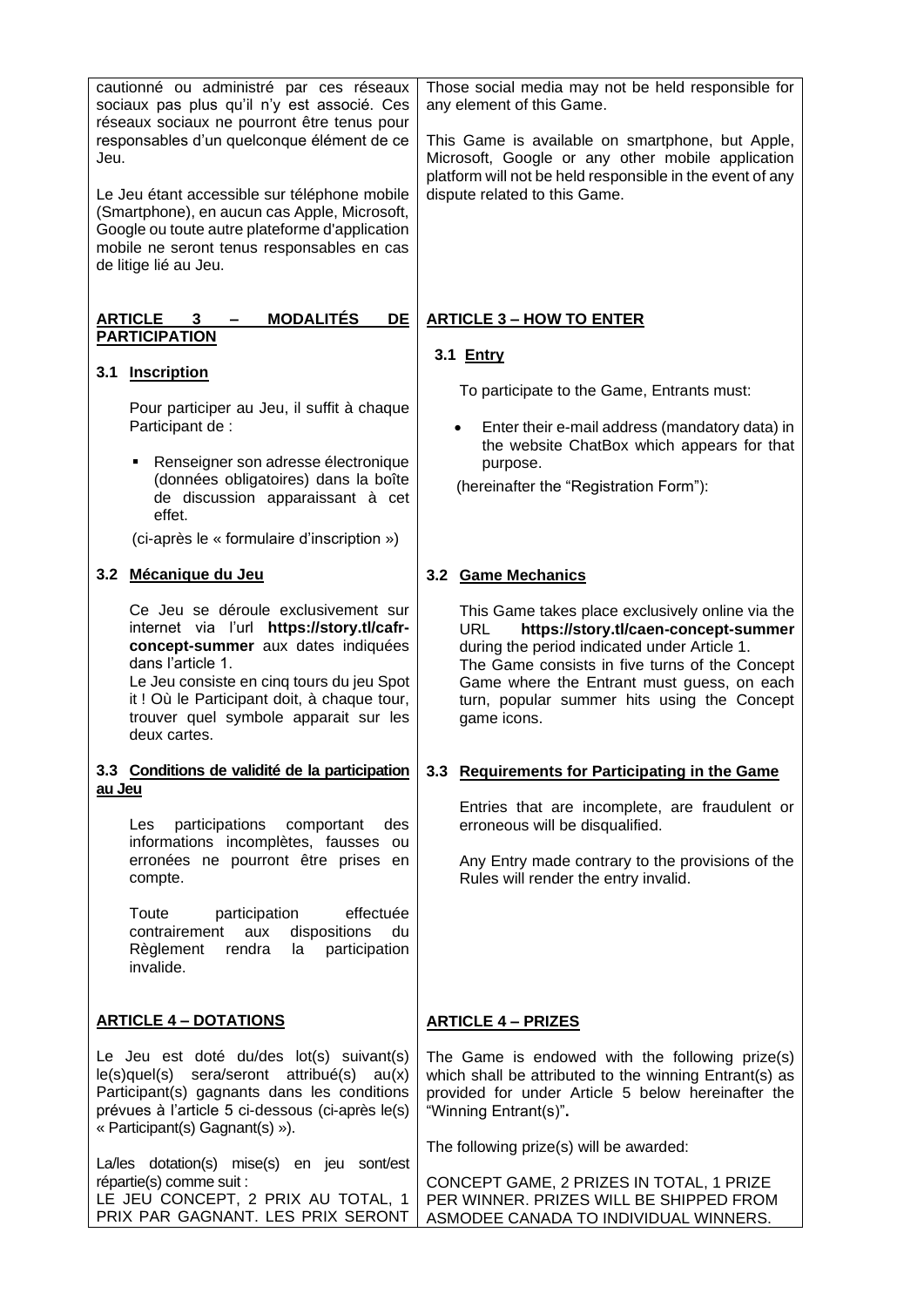| EXPÉDIÉS PAR ASMODEE CANADA AUX<br>GAGNANTS INDIVIDUELS. VALEUR DU<br>PRIX INDIVIDUEL : 49,99 \$ / QUARANTE-<br>NEUF DOLLARS ET QUATRE-VINGT-DIX-<br>NEUF CENTS. 2 (DEUX) PRIX À GAGNER,<br>VALEUR TOTALE: 99,98 \$ / QUATRE<br>VINGT DIX-NEUF DOLLARS ET QUATRE-<br>VINGT-HUIT CENTS. CHAQUE<br><b>PRIX</b><br>COMPREND 1 (UN) EXEMPLAIRE DU JEU<br>CONCEPT.                                                                                                                                                                                                                                                                                                                                                                                                                                                                                                                                                                                             | INDIVIDUAL PRIZE VALUE: \$49.99 / FOURTY-NINE<br>DOLLARS AND NINETY-NINE CENTS. (TWO)<br>PRIZES TO WIN, TOTAL VALUE: \$99.98 / NINETY-<br>NINE DOLLARS AND NINETY-EIGHT CENTS.<br>EACH PRIZE INCLUDES 1 (ONE) COPY OF THE<br>CONCEPT GAME.<br>Actual/appraised value of the prizes is decided on at<br>the drafting of the Rules and may differ at time of prize<br>awards.                                                                                                                                                                                                                                                                                                                                                                                                                        |
|-----------------------------------------------------------------------------------------------------------------------------------------------------------------------------------------------------------------------------------------------------------------------------------------------------------------------------------------------------------------------------------------------------------------------------------------------------------------------------------------------------------------------------------------------------------------------------------------------------------------------------------------------------------------------------------------------------------------------------------------------------------------------------------------------------------------------------------------------------------------------------------------------------------------------------------------------------------|----------------------------------------------------------------------------------------------------------------------------------------------------------------------------------------------------------------------------------------------------------------------------------------------------------------------------------------------------------------------------------------------------------------------------------------------------------------------------------------------------------------------------------------------------------------------------------------------------------------------------------------------------------------------------------------------------------------------------------------------------------------------------------------------------|
| La valeur des lots est déterminée au moment<br>de la rédaction du Règlement et ne saurait<br>faire l'objet d'une contestation quant à leur<br>évaluation.<br>Le(s) Participant(s) Gagnant(s) s'engage(nt)<br>à accepter les lots tels que proposés sans<br>possibilité d'échange notamment contre des<br>espèces, d'autres biens ou services de<br>quelque nature que ce soit, ni transfert du<br>bénéfice à une tierce personne. De même,<br>ces lots ne pourront faire l'objet de demandes<br>de compensation.<br>La Société Organisatrice se réserve le droit,<br>en cas de survenance d'un événement<br>indépendant de sa volonté, notamment lié à<br>ses fournisseurs ou à des circonstances<br>imprévisibles, de remplacer les lots annoncés,<br>par des lots de valeur équivalente. Le(s)<br>Participant(s) Gagnant(s) sera/seront tenu(s)<br>informé(s) des éventuels changements et<br>renonce(nt) par avance à toute réclamation à<br>ce titre. | Prizes must be accepted by the Winning Entrant(s) as<br>awarded and ARE NOT convertible to cash, other<br>goods, or services and transferable to any third party.<br>Likewise, these Prizes may not be the subject of<br>claims for compensation.<br>The Organizing Company reserves the right, in the<br>event of the occurrence of an event beyond its control,<br>suppliers<br>related<br>to<br>its<br>or<br>unforeseeable<br>circumstances, to replace the announced lots by lots<br>of equivalent value. The Winning Entrant(s) shall be<br>kept informed of any changes and waives in advance<br>any claim in this respect.<br>For sake of clarity, it is here specified that the<br>Organizing Company will not provide any services nor<br>guarantees relating to the use of the prize(s). |
| A toutes fins, il 3récissé que la Société<br>Organisatrice ne fournira aucune prestation,<br>ni garantie liées à l'utilisation du/des lot(s) mis<br>en jeu.                                                                                                                                                                                                                                                                                                                                                                                                                                                                                                                                                                                                                                                                                                                                                                                               |                                                                                                                                                                                                                                                                                                                                                                                                                                                                                                                                                                                                                                                                                                                                                                                                    |
| <u>ARTICLE 5 - DÉSIGNATION DU/DES</u><br>PARTICIPANT(S) GAGNANT(S) ET ENVOLI<br><b>REMISE DES DOTATIONS</b>                                                                                                                                                                                                                                                                                                                                                                                                                                                                                                                                                                                                                                                                                                                                                                                                                                               | <b>ARTICLE 5 - WINNING ENTRANT(S) SELECTION</b><br>AND SHIPPING/PRESENTATION OF PRIZES                                                                                                                                                                                                                                                                                                                                                                                                                                                                                                                                                                                                                                                                                                             |
| Un algorithme totalement aléatoire mis en<br>œuvre par un sous-traitant de la Société<br>Organisatrice désignera instantanément les<br>Gagnants.                                                                                                                                                                                                                                                                                                                                                                                                                                                                                                                                                                                                                                                                                                                                                                                                          | A totally random algorithm implemented by a sub-<br>contractor of the Organizing Company will instantly<br>designate the Winning Entrants.                                                                                                                                                                                                                                                                                                                                                                                                                                                                                                                                                                                                                                                         |
| Seuls les Participants Gagnants se verront<br>envoyés un email dans un délai de [14] jours.<br>La Société Organisatrice utilisera pour ce faire<br>coordonnées<br>préalablement<br>les<br>communiquées par le Participant Gagnant<br>dans son formulaire d'inscription et ne saurait<br>être tenue responsable pour toute information<br>erronée communiquée par le Participant<br>Gagnant.                                                                                                                                                                                                                                                                                                                                                                                                                                                                                                                                                               | Only the Winning Entrants will receive an email<br>[WITHIN 14 DAYS]. The Organizing Company shall<br>contact the Winning Entrant using the telephone<br>number and/or email address provided by the Winning<br>Entrant in their Registration Form. The Organizing<br>Company shall in no case be held liable responsible<br>for any incorrect contact information provided by the<br>Winning Entrant.<br>Any additional cost for taking possession of the prizes                                                                                                                                                                                                                                                                                                                                   |
| Tout coût additionnel nécessaire à la prise de<br>possession des dotations est à l'entière<br>charge des Participants Gagnants sans que<br>demander<br>ceux-ci<br>puissent<br>ne<br>une<br>quelconque compensation à la Société                                                                                                                                                                                                                                                                                                                                                                                                                                                                                                                                                                                                                                                                                                                           | shall be borne by the Winning Entrants. The Winning<br>Entrant(s) hereby irrevocably waive(s) to claim any<br>compensation from the Organizing Company and/or<br>the contractors and/or partners.                                                                                                                                                                                                                                                                                                                                                                                                                                                                                                                                                                                                  |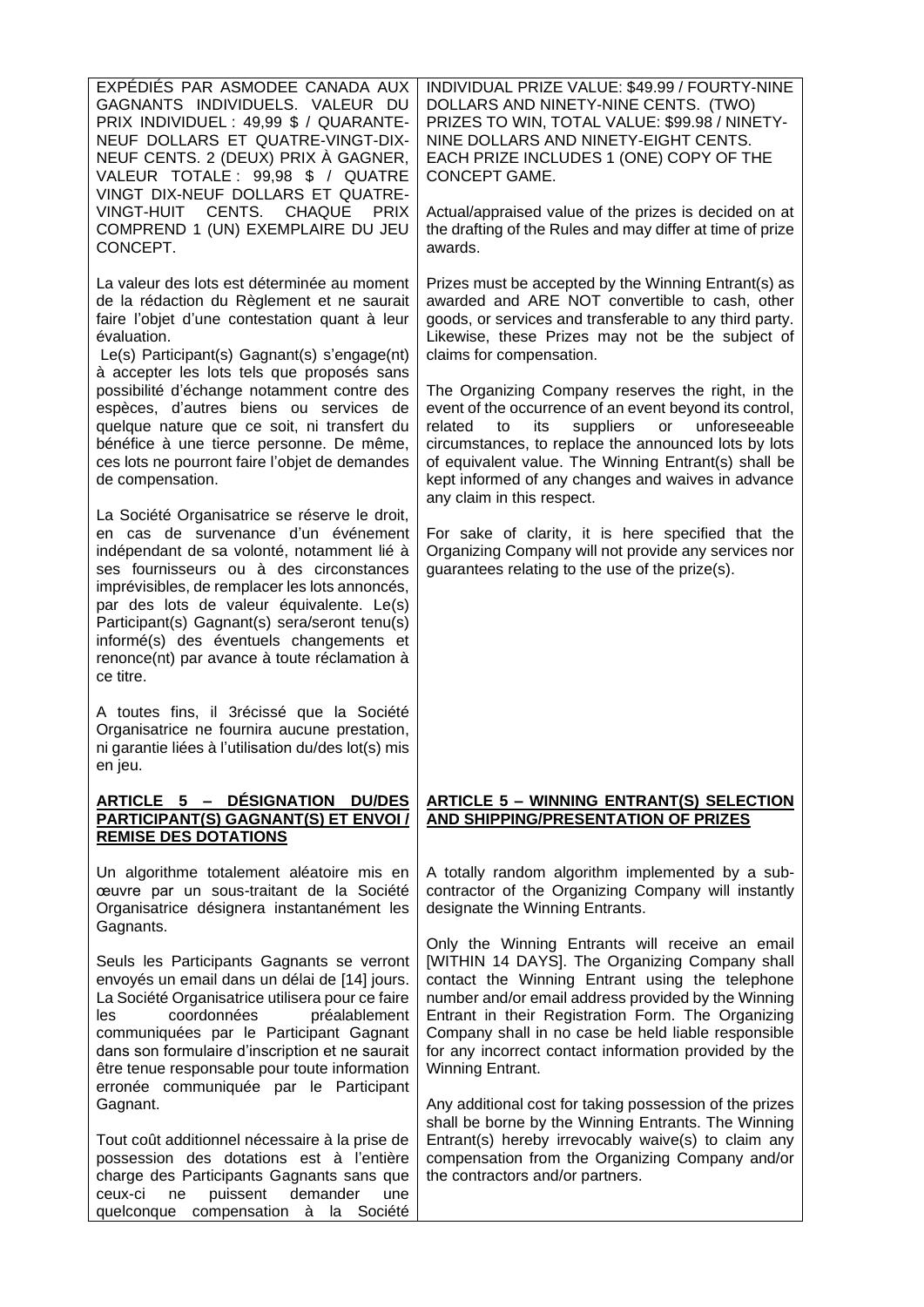| Organisatrice, ni aux sociétés prestataires ou<br>partenaires.<br>Tout lot qui serait retourné à la Société<br>Organisatrice par la poste ou par le prestataire<br>en charge du transport, pour quelque raison<br>que ce soit (par exemple : « n'habite plus à<br>l'adresse indiquée ») sera considéré comme<br>abandonné par le Participant Gagnant, sans<br>que le Participant Gagnant ne puisse formuler<br>aucune revendication à ce titre.<br>Dans l'hypothèse où le Participant Gagnant<br>ne voudrait pas ou ne pourrait pas, pour<br>quelque raison<br>que ce<br>soit,<br>prendre<br>possession ou bénéficier de tout ou partie du<br>lot gagné dans les conditions décrites dans le<br>présent Règlement, il sera considéré comme<br>ayant renoncé au bénéfice complet dudit lot et<br>ne pourra prétendre à une quelconque<br>indemnisation ou contrepartie de la part de la<br>Société Organisatrice à ce titre.<br>Aucun<br>message ne sera adressé<br>aux<br>Participants qui n'auront pas gagné. | Any prize that would be returned by the post office or<br>the contractor in charge of the shipping, for whatever<br>reason (for example: "no longer at this address"), shall<br>be considered as permanently refused by the Winning<br>Entrant who in such case shall have no grounds for<br>claim.<br>If a Winning Entrant does not or cannot, for any reason<br>whatsoever, take possession of the prize or benefit<br>from all or part of the awarded prize as provided for<br>under these Rules, such prize shall be considered as<br>having been permanently refused by the Winning<br>Entrant who in such case shall have no grounds for<br>claim.<br>Entrants who have not won will not receive any<br>message.                                                   |
|----------------------------------------------------------------------------------------------------------------------------------------------------------------------------------------------------------------------------------------------------------------------------------------------------------------------------------------------------------------------------------------------------------------------------------------------------------------------------------------------------------------------------------------------------------------------------------------------------------------------------------------------------------------------------------------------------------------------------------------------------------------------------------------------------------------------------------------------------------------------------------------------------------------------------------------------------------------------------------------------------------------|--------------------------------------------------------------------------------------------------------------------------------------------------------------------------------------------------------------------------------------------------------------------------------------------------------------------------------------------------------------------------------------------------------------------------------------------------------------------------------------------------------------------------------------------------------------------------------------------------------------------------------------------------------------------------------------------------------------------------------------------------------------------------|
| <u> ARTICLE 6 – RESPONSABILITÉ</u>                                                                                                                                                                                                                                                                                                                                                                                                                                                                                                                                                                                                                                                                                                                                                                                                                                                                                                                                                                             | <b>ARTICLE 6 - LIMITATION OF LIABILITY</b>                                                                                                                                                                                                                                                                                                                                                                                                                                                                                                                                                                                                                                                                                                                               |
| La Société Organisatrice ne saurait être tenue<br>pour responsable si, pour cause de force<br>majeure ou de tout événement indépendant<br>de sa volonté, le Jeu objet du Règlement<br>devait être annulé, prolongé, écourté, reporté<br>ou modifié.<br>La responsabilité de la Société Organisatrice<br>ne saurait être engagée en cas de force<br>majeure ou de cas fortuit indépendant de sa<br>volonté.                                                                                                                                                                                                                                                                                                                                                                                                                                                                                                                                                                                                     | The Organizing Company shall not be held liable if,<br>due to force majeure or any event beyond its control,<br>the Game covered by the Rules should be cancelled,<br>extended, shortened, postponed, or modified.<br>The liability of the Organizing Company shall not be<br>incurred in the event of force majeure or fortuitous<br>events beyond its control.<br>Organizing Company shall<br>The<br>not be<br>held<br>responsible for delays, losses, thefts, damage to mail,                                                                                                                                                                                                                                                                                         |
| La Société Organisatrice ne saurait être tenue<br>pour responsable des retards, pertes, vols,<br>avaries des courriers, manque de lisibilité des<br>cachets du fait des services postaux. Elle ne<br>saurait non plus être tenue pour responsable<br>et aucun recours ne pourra être engagé<br>contre<br>elle<br>de<br>en<br>cas<br>survenance<br>d'événements présentant les caractères de<br>force majeure (grèves, intempéries) privant<br>partiellement ou totalement les Participants de<br>la possibilité de participer au Jeu et/ou le(s)<br>Participant(s) Gagnant(s) du bénéfice de<br>son/leur gain.                                                                                                                                                                                                                                                                                                                                                                                                 | lack of legibility of stamps due to postal services. It<br>shall also not be held liable and no recourse may be<br>taken against it in the event of the occurrence of<br>events of force majeure (strikes, bad weather, etc.)<br>partially or totally depriving Participants of the<br>possibility of participating in the Game and/or the<br>Winning Entrant(s) of the benefit of their winning(s).<br>The Organizing Company shall not be held liable for<br>any delay in the dispatch of the prizes and lots when<br>this delay is not attributable to it, but is the fault of the<br>service provider that it uses to carry out this dispatch.<br>It shall not incur any contractual or legal liability in<br>respect of operations relating to the transport of the |
| La Société Organisatrice ne saurait voir sa<br>responsabilité engagée au titre d'un retard<br>dans l'expédition des gains et lots lorsque ce<br>retard ne lui est pas imputable, mais est le fait<br>du prestataire de services auquel elle recourt<br>pour réaliser cette expédition. Elle ne saurait                                                                                                                                                                                                                                                                                                                                                                                                                                                                                                                                                                                                                                                                                                         | prizes and lots awarded. The Organizing Company<br>shall not be held liable for any damage, theft or loss<br>during transport and delivery of the package.<br>The Organizing Company declines all responsibility in<br>the event of any incident and/or accident that may<br>occur during the use or enjoyment of the prize won                                                                                                                                                                                                                                                                                                                                                                                                                                          |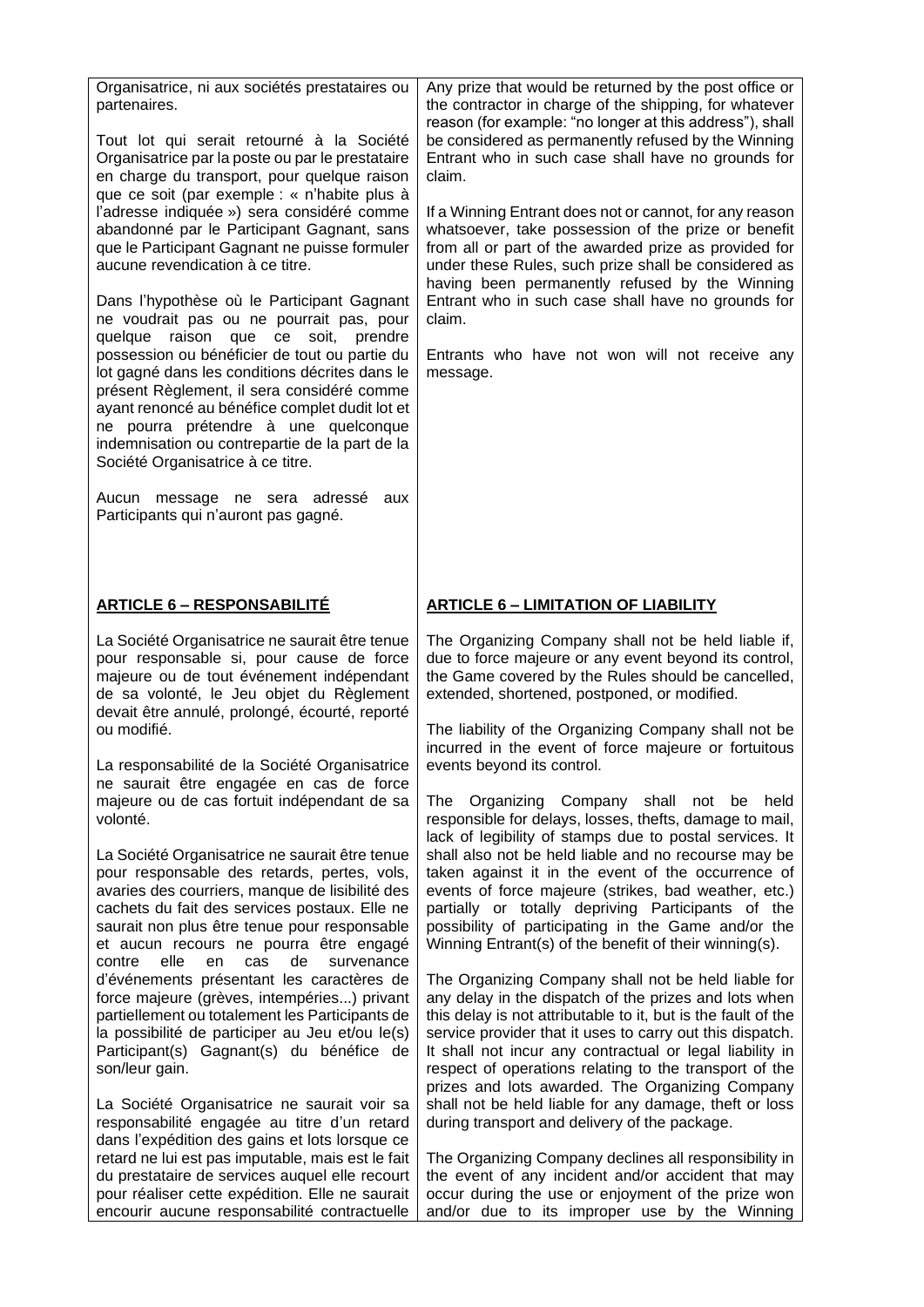ou légale au titre des opérations relatives au transport des lots et gains attribués. La Société Organisatrice ne saurait être tenue pour responsable de toute détérioration, vol et perte intervenus lors du transport et de la livraison du colis.

La Société Organisatrice décline toute responsabilité en cas d'incident et/ou accident qui pourrait survenir à l'occasion de l'utilisation ou de la jouissance du lot gagné et/ou du fait de son utilisation impropre par le(s) Participant(s) Gagnant(s), à charge pour le(s) Participant(s) Gagnant(s) de prendre à sa/leur charge toute assurance correspondante.

La Société Organisatrice, ainsi que ses prestataires et partenaires, ne pourront être tenus pour responsables de la perte ou du vol des dotations par les bénéficiaires dès lors que le(s) Participant(s) Gagnant(s) en aura/auront pris possession.

La Société Organisatrice ne saurait être responsable des dommages, directs ou indirects, quelles qu'en soient les causes, origines, natures ou conséquences, quand bien même elle aurait été avisée de la possibilité de tels dommages, provoqués à raison :

- d'un dysfonctionnement du réseau Internet ou de l'équipement informatique (matériels et/ou logiciels et/ou bases de données et/ou données) d'un Participant ou de toute personne ou société liée à l'organisation du Jeu ou, plus généralement, de tout autre problème lié aux réseaux, moyens et services de (télé)communications, aux ordinateurs (en ligne ou non), aux serveurs, aux fournisseurs d'accès et/ou d'hébergement à Internet, aux équipements informatiques ou aux logiciels, bases de données et données de quiconque ;
- de l'accès de quiconque au site Internet dont l'url est **[https://story.tl/cafr](https://story.tl/cafr-concept-summer)[concept-summer](https://story.tl/cafr-concept-summer)** (ci-après le « Site ») ou de l'impossibilité d'y accéder.
- de l'utilisation ou de l'impossibilité d'utiliser le Site, incluant toute détérioration ou virus qui pourraient infecter l'équipement informatique du Participant et/ou de la Société Organisatrice ou tout autre bien

Entrant(s), it being incumbent on the Winning Entrant(s) to take out their corresponding insurance.

The Organizing Company, as well as its service providers and partners, may not be held liable for the loss or theft of the prizes by the beneficiaries once the Winning Entrant(s) have taken possession of them.

The Organizing Company shall not be held liable for direct or indirect damages, whatever the causes, origins, nature, or consequences, even though the Organizing Company may have been advised of the likelihood of such damages, caused by reasons of:

- the malfunctioning of the internet network and/or any computer, and/or hardware and/or software and/or database of an Entrant or of any person or company in relation with the organizing of the Game, and more generally, any problem deriving from (tele)communication networks, processes, and services, from computers (on and offline), servers, internet service providers (the "ISP") and/or web hosts, computer hardware, databases, and personal data;
- Anyone's access to the website whose URL is **<https://story.tl/caen-concept-summer>** (the "Website") or inaccessibility to it;
- Accessibility or inaccessibility to the Website, including any tampering, virus, bug infecting the computer hardware of the Entrant, and/or the Organizing Company's and/or any other property.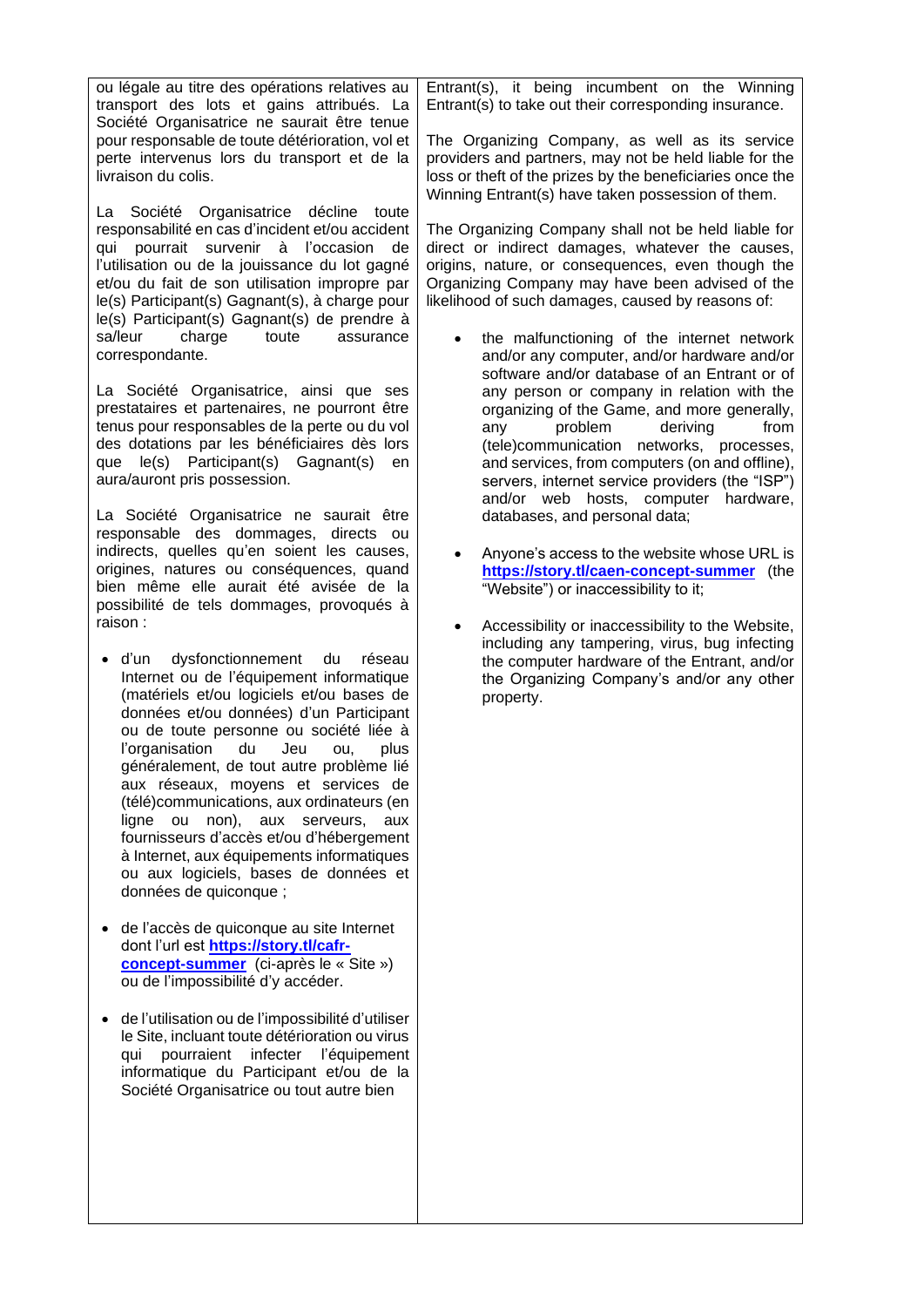| <b>ARTICLE</b><br><b>GRATUITÉ</b><br>DE<br>7:<br>LA                                                                                                                                                                                                                                                                                                                                                                                                | <b>ARTICLE 7 - FREE PARTICIPATION</b>                                                                                                                                                                                                                                                                                                                                                                                                                                                            |
|----------------------------------------------------------------------------------------------------------------------------------------------------------------------------------------------------------------------------------------------------------------------------------------------------------------------------------------------------------------------------------------------------------------------------------------------------|--------------------------------------------------------------------------------------------------------------------------------------------------------------------------------------------------------------------------------------------------------------------------------------------------------------------------------------------------------------------------------------------------------------------------------------------------------------------------------------------------|
| <b>PARTICIPATION</b><br>A titre d'information, les Participants utilisant<br>fournisseurs<br>d'accès<br>intégrant<br>des<br>forfaitairement au regard des offres et des<br>actuels<br>les<br>connexions<br>services<br>téléphoniques et internet, la participation au<br>Jeu est par nature gratuite, les participants au<br>Jeu déclarant en avoir déjà la disposition pour<br>leur usage.                                                        | For information, the Entrants using access providers<br>globally integrating the telephone and internet<br>connections into the current offers and services, the<br>participation in Sweepstakes is free of charge, the<br>Entrants declaring that they have already it available<br>for their use.                                                                                                                                                                                              |
| ARTICLE 8 – PROPRIÉTÉ INDUSTRIELLE<br><b>ET INTELLECTUELLE</b>                                                                                                                                                                                                                                                                                                                                                                                     | <b>ARTICLE 8 - INTELLECTUAL PROPERTY</b>                                                                                                                                                                                                                                                                                                                                                                                                                                                         |
| Propriété de la Société Organisatrice                                                                                                                                                                                                                                                                                                                                                                                                              | <b>Ownership of the Organizing Company</b>                                                                                                                                                                                                                                                                                                                                                                                                                                                       |
| reproduction,<br>la<br>représentation<br>La<br>ou<br>l'exploitation de tout ou partie des éléments<br>composant le Jeu, le Règlement compris sont<br>strictement interdites.                                                                                                                                                                                                                                                                       | Reproduction, display, or exploitation of all or in part of<br>the elements forming the Game, Rules included are<br>strictly prohibited.                                                                                                                                                                                                                                                                                                                                                         |
| Toutes les marques, logos, textes, images,<br>vidéos et autres signes distinctifs reproduits<br>sur tout support de communication relatif au<br>Jeu, notamment le Site, ainsi que sur les sites<br>auxquels celui-ci<br>permet l'accès<br>par<br>l'intermédiaire de liens hypertextes, sont la<br>propriété exclusive de leurs titulaires et sont<br>protégés à ce titre par les dispositions du<br>Code de la propriété intellectuelle et ce pour | All trademarks, logos, texts, images, videos and other<br>distinctive signs reproduced on any communication<br>medium relating to the Game, including the Site, and<br>on sites to which it allows access via hypertext links,<br>are the exclusive property of their owners and are<br>protected as such by the provisions of the Code of<br>Intellectual Property for the whole world. Their<br>unauthorized reproduction constitutes an infringement<br>and can be deemed a criminal offense. |
| le monde entier. Leur reproduction non<br>autorisée constitue une contrefaçon passible<br>de sanctions pénales.                                                                                                                                                                                                                                                                                                                                    | Any unauthorized reproduction of these trademarks,<br>logos, and signs, in full or in part, constitutes an<br>infringement and can be deemed a criminal offence.                                                                                                                                                                                                                                                                                                                                 |
| Toute reproduction, totale ou partielle, non<br>autorisée de ces marques, logos et signes<br>constitue une contrefaçon passible de<br>sanctions pénales.                                                                                                                                                                                                                                                                                           |                                                                                                                                                                                                                                                                                                                                                                                                                                                                                                  |
| <b>ARTICLE 9 - OBTENTION DU RÈGLEMENT</b>                                                                                                                                                                                                                                                                                                                                                                                                          | <b>ARTICLE 9 - OBTAINING THE RULES</b>                                                                                                                                                                                                                                                                                                                                                                                                                                                           |
| Le Règlement peut être adressé à titre gratuit<br>(timbre remboursé sur simple demande), à<br>toute personne qui en fait la demande écrite<br>auprès de la Société Organisatrice à l'adresse<br>suivante: ASMODEE GROUP 18 rue<br>Jacqueline Auriol, Quartier Villaroy - 78280<br><b>GUYANCOURT, FRANCE</b>                                                                                                                                        | Rules can be sent upon request, at no cost to<br>requestor (postage reimbursed if asked for) sent to the<br>Organizing Company at the following address:<br>[ASMODEE GROUP 18 rue Jacqueline Auriol,<br>Quartier Villaroy - 78280 GUYANCOURT, FRANCE                                                                                                                                                                                                                                             |
| Le Règlement pourra être consulté sur le Site.                                                                                                                                                                                                                                                                                                                                                                                                     | Rules can be accessed on the Site.                                                                                                                                                                                                                                                                                                                                                                                                                                                               |
| <u> ARTICLE 10 – DÉCISIONS DE LA SOCIETÉ</u><br><b>ORGANISATRICE</b>                                                                                                                                                                                                                                                                                                                                                                               | <b>ARTICLE 10 - DECISIONS OF THE ORGANIZING</b><br><b>COMPANY</b>                                                                                                                                                                                                                                                                                                                                                                                                                                |
| La Société Organisatrice se réserve la<br>possibilité de modifier, à tout moment, le<br>Règlement et à prendre toutes décisions<br>qu'elle pourrait estimer utiles pour l'application<br>et l'interprétation du Règlement. Notamment<br>la durée du Jeu pourra être allongée, modifiée<br>ou raccourcie. La Société Organisatrice                                                                                                                  | The Organizing Company reserves the right to amend,<br>at any time the Rules and take any decisions it deems<br>fit relating to the enforcement and interpretation of the<br>Rules. In particular, the duration of the Game can be<br>prolonged, shortened, or otherwise modified. The<br>Organizing Company will notify Entrants of such by the<br>means it deems fit. The Organizing Company further                                                                                           |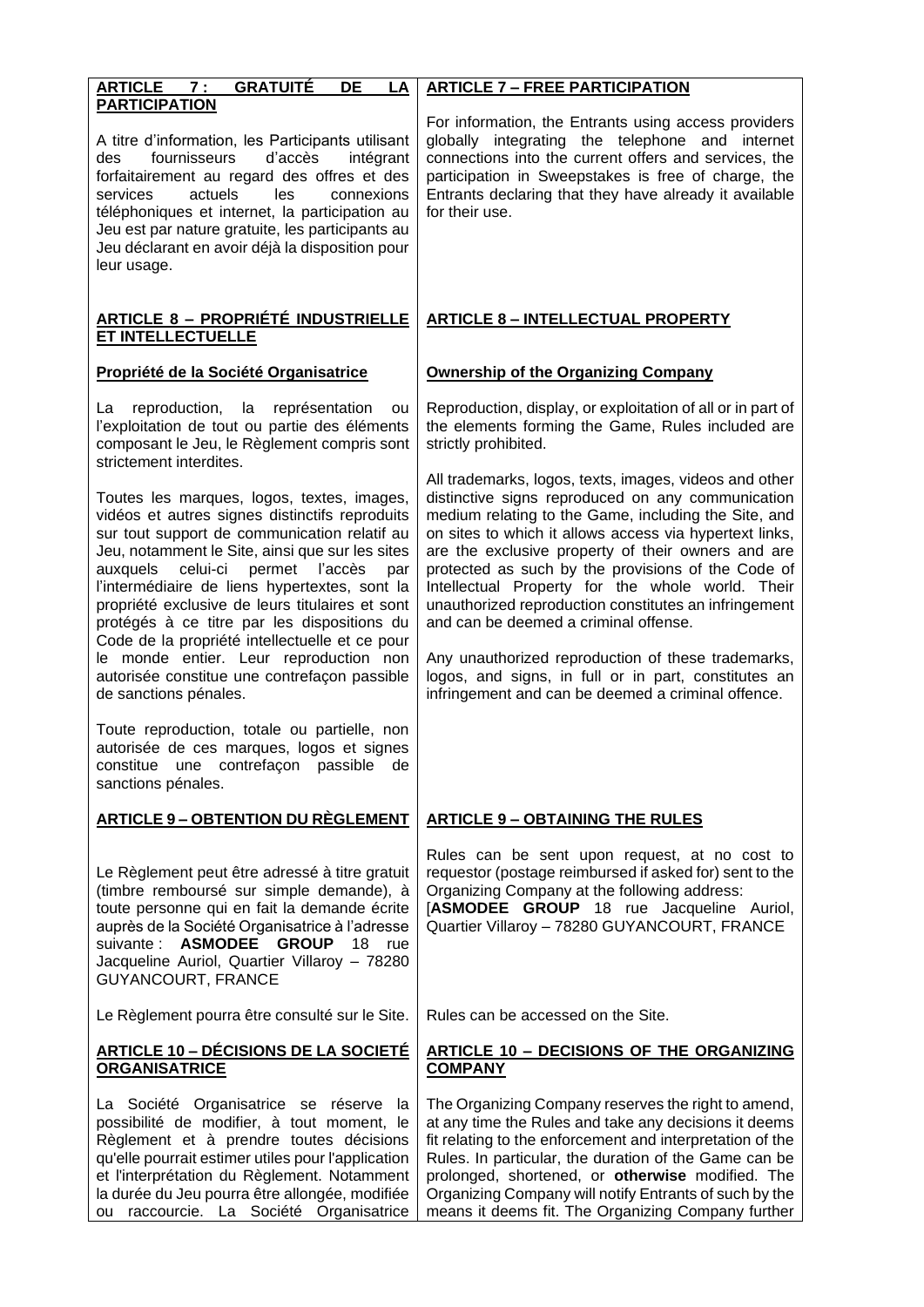| pourra en informer les Participants par tout<br>moyen de son choix. La Société Organisatrice<br>se réserve également le droit de modifier,<br>prolonger, écourter, suspendre, reporter ou<br>annuler le Jeu, ou d'en modifier les conditions<br>et/ou<br>les<br>modalités<br>d'accès<br>de<br>fonctionnement, sans préavis.<br>La responsabilité de la Société Organisatrice<br>ne saurait être engagée au titre de ce qui<br>précède et les Participants ne pourront donc<br>prétendre à aucun dédommagement ou<br>indemnité de quelle que nature que ce soit. | reserves the right, without prior notice or obligation,<br>to modify, prolong, shorten, suspend, postpone, or<br>cancel the Game, or to modify access and/or<br>operating procedures.<br>The liability of the Organizing Company may not be<br>engaged in respect of the foregoing and<br>the<br>Participants<br>may<br>therefore<br>not<br>claim<br>any<br>compensation or indemnity of any nature whatsoever. |
|-----------------------------------------------------------------------------------------------------------------------------------------------------------------------------------------------------------------------------------------------------------------------------------------------------------------------------------------------------------------------------------------------------------------------------------------------------------------------------------------------------------------------------------------------------------------|-----------------------------------------------------------------------------------------------------------------------------------------------------------------------------------------------------------------------------------------------------------------------------------------------------------------------------------------------------------------------------------------------------------------|
| <b>ARTICLE</b><br>$11 -$<br><b>DES</b><br><b>UTILISATION</b>                                                                                                                                                                                                                                                                                                                                                                                                                                                                                                    | <b>ARTICLE 11 - USE OF ENTRANT'S PERSONAL</b>                                                                                                                                                                                                                                                                                                                                                                   |
| DONNÉES À CARACTÈRE PERSONNEL<br><b>DES PARTICIPANTS</b>                                                                                                                                                                                                                                                                                                                                                                                                                                                                                                        | <b>DATA</b>                                                                                                                                                                                                                                                                                                                                                                                                     |
| Les données à caractère personnel recueillies<br>auprès de chaque Participant, tant lors de la<br>participation au Jeu, que le cas échéant, lors<br>de la remise d'un lot, sont soumises aux<br>dispositions de la Loi Informatique et Libertés<br>du 6 janvier 1978 modifiée et du Règlement<br>européen relatif à la protection des données<br>personnelles (RGPD) n°2016/679.                                                                                                                                                                                | The personal data collected from each Entrant, both<br>during the participation in the Game, and, where<br>appropriate, when a prize is awarded, are subject to<br>the provisions of the General Data Protection<br>Regulation (EU) 2016/679 ("GDPR").                                                                                                                                                          |
| Quel est le responsable du traitement des<br>données à caractère personnel recueillies                                                                                                                                                                                                                                                                                                                                                                                                                                                                          | Who is responsible for processing the personal<br>data collected from each Participant?                                                                                                                                                                                                                                                                                                                         |
| auprès de chaque Parti ipant ?<br>Le responsable du traitement des données à<br>caractère personnel recueillies auprès de<br>Participant<br>chaque<br>est<br>Société<br>la<br>Organisatrice.                                                                                                                                                                                                                                                                                                                                                                    | The person responsible for processing the personal<br>data collected from each Participant is the Organizing<br>Company.                                                                                                                                                                                                                                                                                        |
| Quelles sont les données à caractère<br>personnel collectées et traitées dans le<br>cadre de la participation au jeu et, le cas                                                                                                                                                                                                                                                                                                                                                                                                                                 | What personal data is collected and processed in<br>connection with participation in the game and, if<br>applicable, with the award of a prize?                                                                                                                                                                                                                                                                 |
| échéant, lors de la remise d'un lot ?<br>La société organisatrice recueillera et traitera<br>les données personnelles des participants,<br>notamment : le prénom, le nom, l'adresse<br>postale et l'adresse électronique.                                                                                                                                                                                                                                                                                                                                       | The Organizing Company will collect and process<br>Entrants' personal data, in particular: first name,<br>surname, postal address and e-mail-address.                                                                                                                                                                                                                                                           |
| Pour quelles finalités seront traitées les<br>données à caractère personnel collectées                                                                                                                                                                                                                                                                                                                                                                                                                                                                          | What are purposes of the processing Entrant's<br>personal data?                                                                                                                                                                                                                                                                                                                                                 |
| des Partic pants ?<br>Les données à caractère personnel des<br>Participants seront enregistrées et utilisées                                                                                                                                                                                                                                                                                                                                                                                                                                                    | Processing of Entrants' personal data by the<br>Organizing Company is necessary to:                                                                                                                                                                                                                                                                                                                             |
| par la Société Organisatrice pour :                                                                                                                                                                                                                                                                                                                                                                                                                                                                                                                             | (i)<br>memorize their participation in the Game and<br>allow the allocation of prizes                                                                                                                                                                                                                                                                                                                           |
| mémoriser leur participation au Jeu et<br>(i)<br>perme'tre l'attribution de lots ;<br>le cas échéant, et sous réserve de<br>l'accord exprès et préalable des<br>Participants, mieux servir et informer<br>les Participants des nouveaux<br>produits et services de la Société<br>Organisatrice et les filiales du groupe<br>Asmodee susceptibles d'intéresser<br>les Participants et notamment, mais                                                                                                                                                            | (ii)<br>where required, and with the Entrants'<br>express preliminary consent, better inform<br>the Entrants of the new products and<br>services, from the Organizing Company<br>and/or Asmodee Group's subsidiaries, which<br>could interest the Entrants, including but non<br>marketing<br>exclusively<br>campaigns,<br>sweepstakes, contests, customer loyalty<br>management, customer profile setup, sales |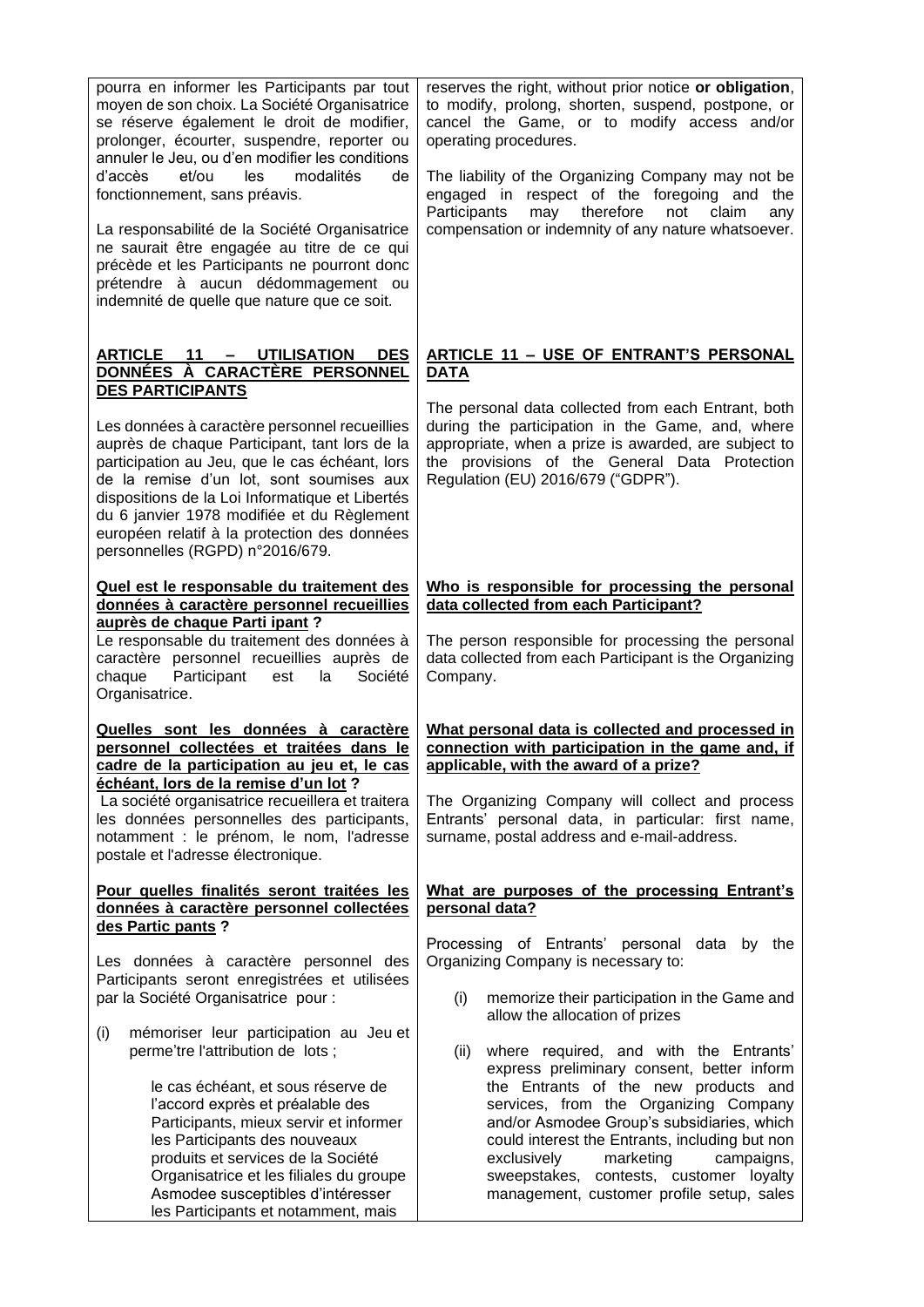| non exclusivement, pour des<br>campagnes promotionnelles, des<br>jeux-concours, des tirages au sort,<br>des programmes de fidélisation,<br>l'établissement de profils<br>consommateurs, des offres<br>commerciales, des campagnes de<br>co-marketing, des invitations à des<br>manifestations et à des évènements,<br>des études de marché,<br>(ii)<br>etc.                                                                                                                                                                                                                                                                                                                                                                                                                                                                                                                                                                                                                        | offers<br>co-marketing campaigns,<br>event<br>invitations, market research, etc.                                                                                                                                                                                                                                                                                                                                                                                                                                                                                                                                                                                                                                                                                                                                                                                                                                                                                                                                                                                                                 |
|------------------------------------------------------------------------------------------------------------------------------------------------------------------------------------------------------------------------------------------------------------------------------------------------------------------------------------------------------------------------------------------------------------------------------------------------------------------------------------------------------------------------------------------------------------------------------------------------------------------------------------------------------------------------------------------------------------------------------------------------------------------------------------------------------------------------------------------------------------------------------------------------------------------------------------------------------------------------------------|--------------------------------------------------------------------------------------------------------------------------------------------------------------------------------------------------------------------------------------------------------------------------------------------------------------------------------------------------------------------------------------------------------------------------------------------------------------------------------------------------------------------------------------------------------------------------------------------------------------------------------------------------------------------------------------------------------------------------------------------------------------------------------------------------------------------------------------------------------------------------------------------------------------------------------------------------------------------------------------------------------------------------------------------------------------------------------------------------|
| Quelle est la base légale de ces traitements<br>de données à caractère personnel ?                                                                                                                                                                                                                                                                                                                                                                                                                                                                                                                                                                                                                                                                                                                                                                                                                                                                                                 | What is the legal ground for the processing<br>Entrant's personal data?                                                                                                                                                                                                                                                                                                                                                                                                                                                                                                                                                                                                                                                                                                                                                                                                                                                                                                                                                                                                                          |
| Conformément aux dispositions du RGPD,<br>tout traitement de données à caractère<br>personnel doit se fonder sur une base légale.                                                                                                                                                                                                                                                                                                                                                                                                                                                                                                                                                                                                                                                                                                                                                                                                                                                  | In accordance with the provisions of the GDPR, any<br>processing of personal data must have a legal basis.                                                                                                                                                                                                                                                                                                                                                                                                                                                                                                                                                                                                                                                                                                                                                                                                                                                                                                                                                                                       |
| La base légale du traitement de données à<br>caractère personnel (i) est l'exécution du                                                                                                                                                                                                                                                                                                                                                                                                                                                                                                                                                                                                                                                                                                                                                                                                                                                                                            | The lawful basis for processing personal data (i) is the<br>performance of the contract (Article 6.1. b) GDPR).                                                                                                                                                                                                                                                                                                                                                                                                                                                                                                                                                                                                                                                                                                                                                                                                                                                                                                                                                                                  |
| contrat (article 6.1. b) du RGPD).<br>La base légale du traitement de données à                                                                                                                                                                                                                                                                                                                                                                                                                                                                                                                                                                                                                                                                                                                                                                                                                                                                                                    | The legal basis for processing personal data (ii) is<br>consent (Article 6.1. a) of the GDPR).                                                                                                                                                                                                                                                                                                                                                                                                                                                                                                                                                                                                                                                                                                                                                                                                                                                                                                                                                                                                   |
| caractère personnel (ii) est le consentement<br>(article 6.1. a) du RGPD).                                                                                                                                                                                                                                                                                                                                                                                                                                                                                                                                                                                                                                                                                                                                                                                                                                                                                                         |                                                                                                                                                                                                                                                                                                                                                                                                                                                                                                                                                                                                                                                                                                                                                                                                                                                                                                                                                                                                                                                                                                  |
| Quels sont les destinataires des données<br>à caractère personnel des Partic pants ?                                                                                                                                                                                                                                                                                                                                                                                                                                                                                                                                                                                                                                                                                                                                                                                                                                                                                               | Who are the recipients of the Participants'<br>personal data?                                                                                                                                                                                                                                                                                                                                                                                                                                                                                                                                                                                                                                                                                                                                                                                                                                                                                                                                                                                                                                    |
| Conformément aux dispositions du RGPD, la<br>Société Organisatrice est en droit de divulguer<br>les données à caractère personnel des<br>Participants à des sous-traitants externes qui<br>agissent pour le compte et sur instructions de<br>Société<br>Organisatrice<br>(notamment<br>la<br>prestataires, partenaires techniques à des fins<br>d'acheminement des lots) ou de partager les<br>données à caractère personnel des<br>Participants à ses filiales (à des fins<br>d'acheminement des lots et/ou, sous réserve<br>d'un accord exprès et préalable<br>des<br>Participants, afin de mieux servir et informer<br>les Participants des nouveaux produits et<br>services du groupe Asmodee).<br>Dans ce cadre, les données à caractère<br>personnel des Participants peuvent être<br>transférées<br>dehors<br>l'Espace<br>en<br>de<br>Economique Européen (EEE) vers des pays<br>n'offrant pas d'un niveau de protection<br>équivalent à celui de l'EEE, tels que la Chine, | In accordance with the provisions of the GDPR, the<br>Organizing Company is entitled<br>to<br>disclose<br>Participants' personal data to external subcontractors<br>who act on behalf of and on the instructions of the<br>Organizing Company (in particular service providers,<br>technical partners for the purpose of delivering the<br>prizes) or to share Participants' personal data with its<br>subsidiaries (for the purpose of delivering the prizes<br>and/or, subject to the Participants' express prior<br>consent, in order to better serve and inform<br>Participants of new products and services from the<br>Asmodee group).<br>In this context, the Winning Entrant's personal data<br>may be transferred outside the European Economic<br>Area (EEA) to countries that do not offer a level of<br>protection equivalent to that of the EEA, such as<br>China, the United States, Canada, etc. The Winning<br>Entrant's personal data may also be transferred to<br>other countries that do not offer a level of protection<br>equivalent to that of the EEA. In the lack of an |
| les Etats-Unis, le Canada, etc. En l'absence<br>de décision d'adéquation de la Commission<br>européenne, le transfert des données à<br>caractère personnel sera encadré par des<br>mécanismes de transfert prévus par la<br>législation en vigueur pour la protection<br>adéquate des données à caractère personnel<br>(exemples : décision d'adéquation, signature<br>des clauses types de la Commission<br>européenne le cas échéant etc.).                                                                                                                                                                                                                                                                                                                                                                                                                                                                                                                                      | adequacy decision by the European Commission, the<br>transfer of personal data will be governed by transfer<br>mechanisms provided for by the legislation in force for<br>the adequate protection of personal data (examples:<br>adequacy decision, signature of the European<br>Commission's standard clauses where applicable<br>$etc.$ ).                                                                                                                                                                                                                                                                                                                                                                                                                                                                                                                                                                                                                                                                                                                                                     |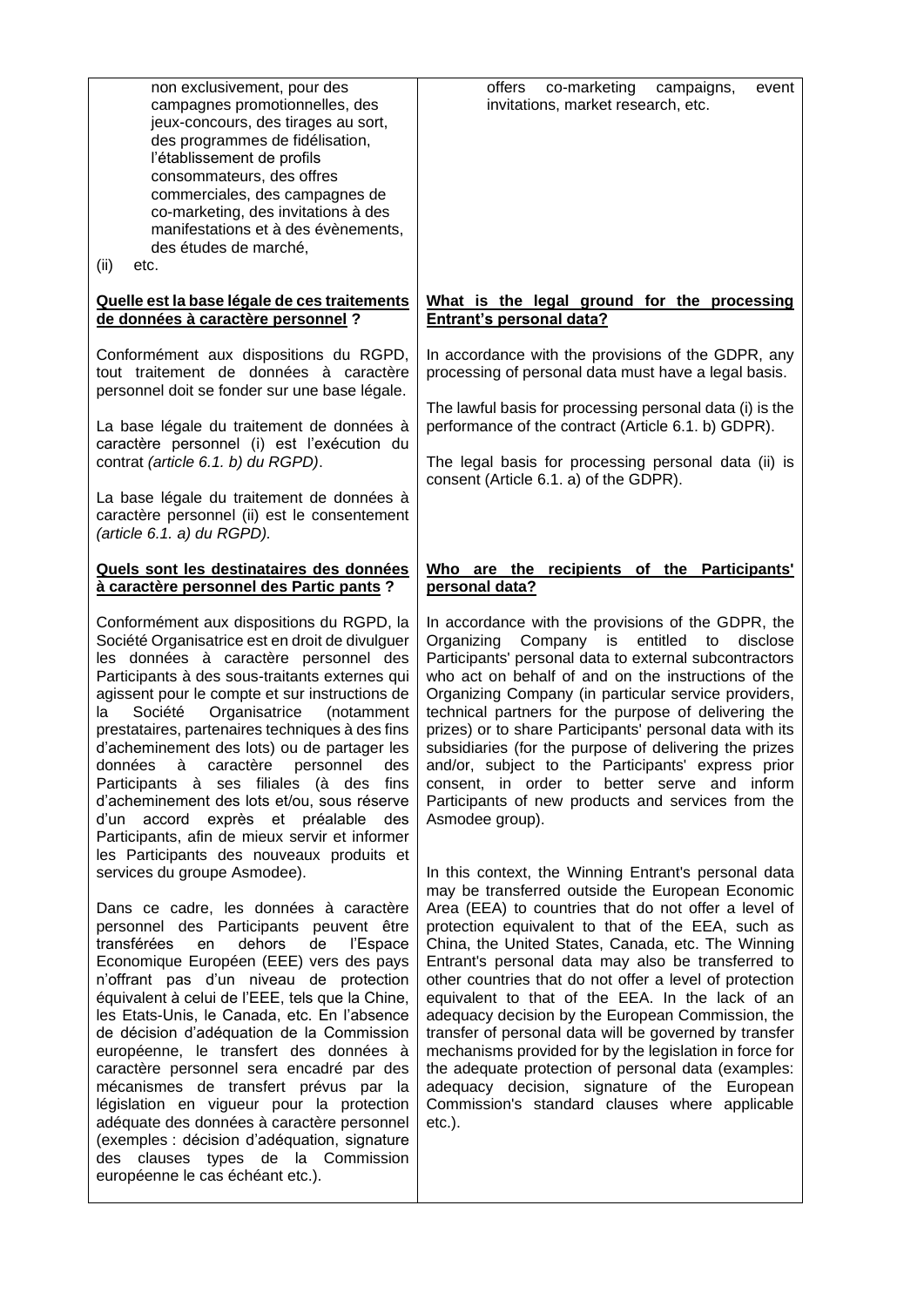|                                         | Quelle est la durée de conservation des   How long will the Participants' personal data be |
|-----------------------------------------|--------------------------------------------------------------------------------------------|
| données à caractère personnel des kept? |                                                                                            |
| <b>Participants?</b>                    |                                                                                            |

La Société Organisatrice conserve les données à caractère personnel des Participants uniquement pour la durée nécessaire à l'accomplissement des finalités décrites ci-avant, conformément au droit applicable. Les données à caractère personnel des Participants sont ensuite archivées pour la durée requise par les dispositions légales en vigueur et pour la gestion d'éventuelles réclamations et/ou contentieux. Les données à caractère personnel des Participants seront ensuite supprimées ou anonymisées à des fins statistiques.

### **Quels sont les droits des Participants ?**

Conformément aux dispositions légales en vigueur, et sous certaines conditions, tout Participant bénéficie d'un droit d'accès, de suppression et de rectification des données à caractère personnel le concernant et peut s'opposer à tout moment au traitement des données à caractère personnel le concernant. Il dispose également du droit à la limitation du traitement de données à caractère personnel le concernant. Tout Participant a également le droit de recevoir les données à caractère personnel le concernant qu'il a fournies à la Société Organisatrice dans un format structuré, couramment utilisé et lisible par machine, et a le droit de transmettre ces données à caractère personnel à un autre responsable du traitement si le traitement est fondé sur son consentement ou sur l'exécution d'un contrat et que le traitement est automatisé. Le Participant a aussi le droit de définir des directives (générales ou spécifiques) relatives au sort de ses données à caractère personnel après sa mort.

Pour exercer l'ensemble de ses droits, le Participant doit adresser sa demande par écrit au siège social de la Société Organisatrice, à l'adresse mentionnée à l'Article 1 du Règlement ou par e-mail à l'adresse su vante :

[donneespersonnelles.france@asmodee.com](mailto:donneespersonnelles.france@asmodee.com)

Le Participant a également le droit d'introduire une réclamation directement auprès de l'autorité de contrôle compétente pour la protection des données à caractère personnel : la **Error! Hyperlink reference not valid.**://www.cnil.fr).

The Organizing Body shall keep the Participants' personal data only for as long as is necessary to accomplish the purposes described above, in accordance with applicable law. The Participants' personal data shall then be archived for the period required by the legal provisions in force and for the management of any claims and/or disputes.

The Participants' personal data will then be deleted or anonymized for statistical purposes.

#### **What are Entrant's rights?**

In accordance with the legal provisions in force, and under certain conditions, each Entrant has the right to access, delete and rectify personal data concerning him or her and may object at any time to the processing of personal data concerning him or her. They also have the right to limit the processing of their personal data. Each Entrant shall also have the right to receive the personal data concerning him/her that he/she has provided to the Organizing Company in a structured, commonly used and machine-readable format, and shall have the right to transmit such personal data to another controller if the processing is based on his/her consent or on the performance of a contract and the processing is automated. The Entrant also has the right to define directives (general or specific) concerning the fate of his/her personal data after his/her death.

To exercise all his rights, the Entrant must send his request in writing to the office of the Organizing Company, as mentioned in article 1., or by e-mail to the following address: [donneespersonnelles.france@asmodee.com](mailto:donneespersonnelles.france@asmodee.com)

The Participant also has the right to file a complaint directly with the competent supervisory authority for the protection of personal data: the CNIL (https://www.cnil.fr).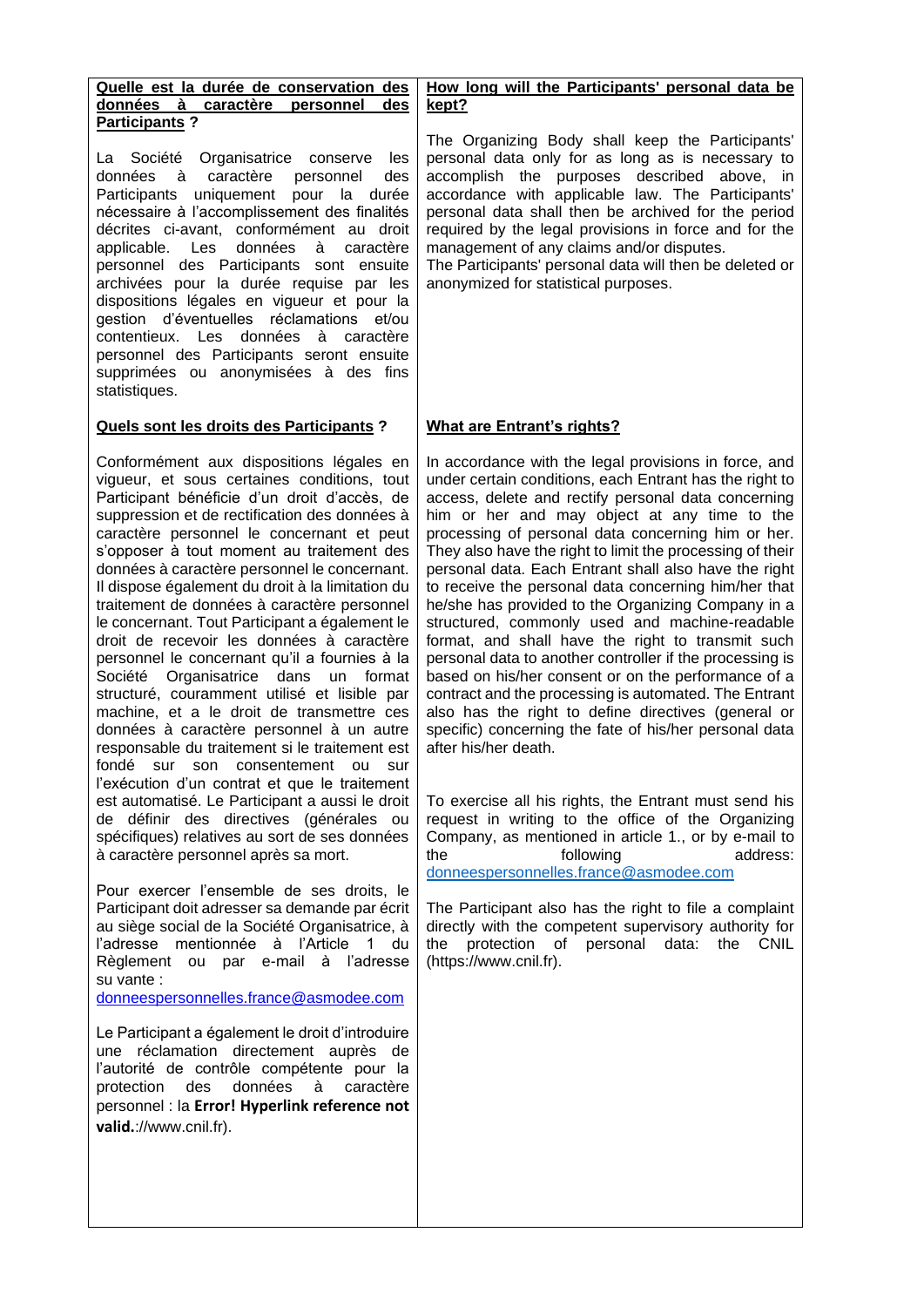# **ARTICLE 12 – FRAUDE**

S'il s'avère qu'un Participant gagne une dotation en contravention avec le Règlement ou par des moyens frauduleux ou déloyaux, la dotation concernée ne lui serait pas attribuée et resterait la propriété de la Société Organisatrice ou des sociétés partenaires éventuelles de l'opération, sans préjudice des éventuelles poursuites susceptibles d'être intentées à l'encontre du Participant par la Société Organisatrice ou par des tiers.

La volonté de fraude avérée ou la tentative de tricherie démontrée d'un Participant, notamment par la création de fausses identités permettant de s'inscrire plusieurs fois par jour pourra être sanctionnée par une exclusion du Jeu. Seront notamment exclus ceux qui, par quelque procédé que ce soit, tenteraient de modifier les dispositifs de jeu proposés, notamment afin d'en modifier les résultats. Les Participants qui tenteraient de participer par des moyens tels qu'automates de participation, programmes élaborés pour des participations automatisées, utilisation d'informations, courrier électronique, numéros de clients autres que ceux correspondant à leur identité et adresse et plus généralement par tous moyens non conformes au respect de l'égalité des chances entre les Participants au Jeu seraient automatiquement éliminés.

Toute fraude, ou tentative de fraude,<br>manifestée par un commencement manifestée par un commencement d'exécution et commise en vue de percevoir indûment un lot, fera l'objet de poursuites conformément aux dispositions des articles 313-1 et suivants du Code pénal.

# **ARTICLE 13 – LITIGE ET RÉCLAMATION**

Le présent Règlement est régi par la loi française.

Sauf en cas d'erreurs manifestes, il est convenu que les informations résultant des systèmes de concours de la Société Organisatrice ont force probante dans tout litige quant aux éléments de connexion et au traitement informatique desdites informations relatives au Jeu.

Toute réclamation doit être adressée, par écrit, à l'exclusion de tout autre mode, au siège social de la Société Organisatrice, tel que précisé à l'Article 1 du présent Règlement, dans un délai de 30 (trente) jours après la clôture du Jeu. Passée cette date, aucune réclamation ne sera acceptée.

Tout différend né à l'occasion du Jeu fera l'objet d'une tentative de règlement à l'amiable

# **ARTICLE 12 – FRAUD**

If it turns out that a Participant wins a prize in contravention of the Rules or by fraudulent or unfair means, such prize shall not be awarded to him/her and shall remain the property of the Organizing Company or of possible partner companies of the Sweepstakes, without prejudice to any legal proceedings that may be brought against the Entrant by the Organizing Company or by any third party.

Any fraud, attempt or suspected attempt to use robotic, automatic, programmed, or otherwise, illicit means to enter the Sweepstakes, or any other methods not authorized by these Sweepstakes Rules, for example, but not limited to, entering multiple times, shall be deemed as tampering and may disqualify you from entering, participating, winning prizes (defined herein), and preclude you from participating in future contests and promotions, at the sole discretion of Sponsor. Entries that are late, lost, stolen, illegible, contain false information, are damaged, misdirected, mutilated, garbled or incomplete, altered or otherwise irregular or that do not conform with or satisfy any or all of the conditions these Rules will be judged void.

Any fraud or attempted fraud for winning prizes will be prosecuted in accordance with the provisions of Articles 313-1 and following of the Criminal Code.

# **ARTICLE 13 – DISPUTE**

These Rules are governed by the laws of France.

Except in the case of manifest errors, it is agreed and understood that the information resulting from the Sweepstakes systems of the Organizing Company shall have probative force in any dispute arising out of the connection elements and the computer processing of such information relating to the Game.

Any claim shall be sent in writing only to the headquarters of the Organizing Company, at the address set forth above in Article 1 within thirty (30) days from the closing of the Game. Past this thirty (30) day period, no claim will be accepted.

In case of any dispute arising out of or connected with this Game between the Entrant and the Organizing Company which cannot be resolved between the parties, shall be resolved before a court having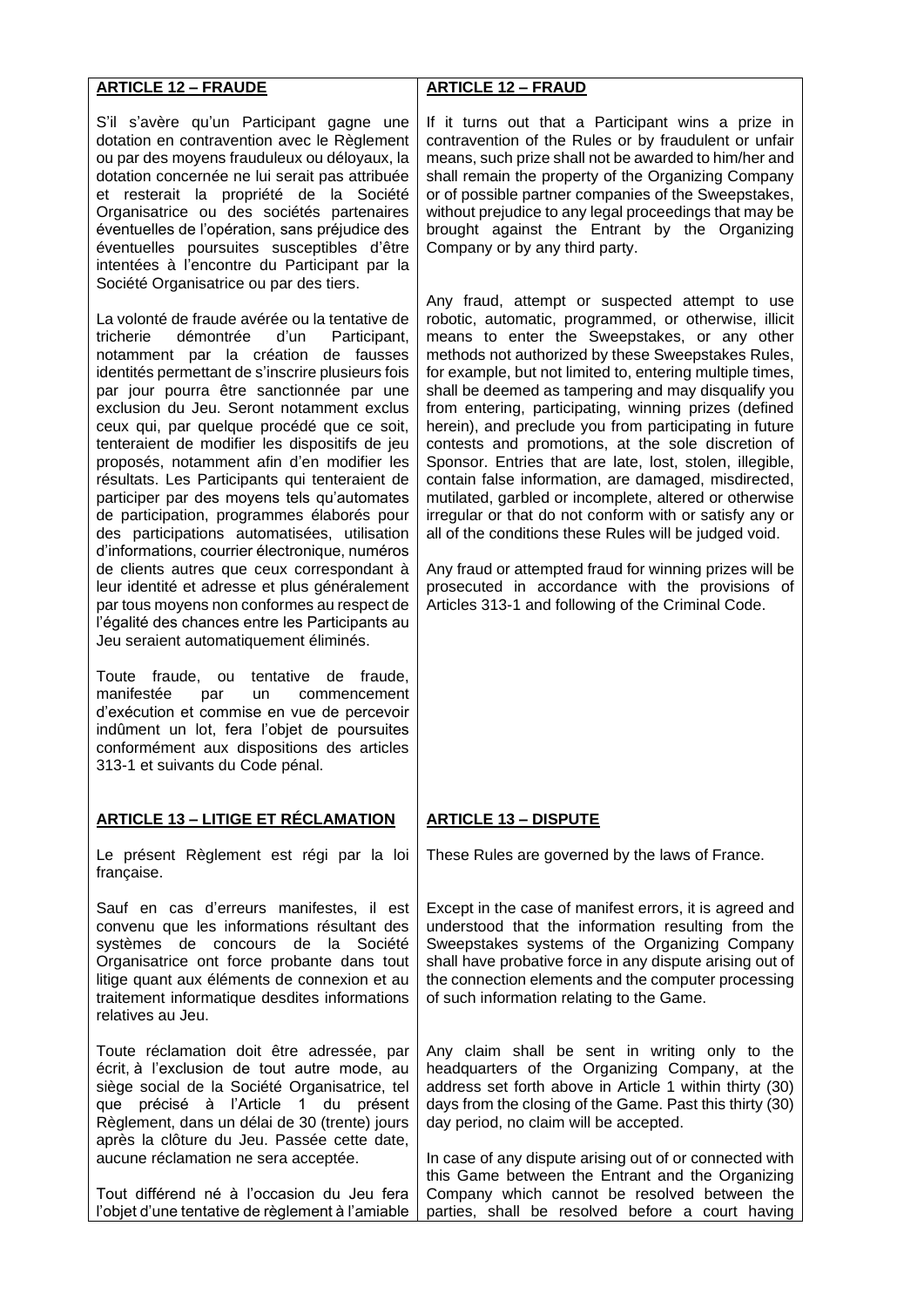| jurisdiction in accordance with the provisions of the<br>Civil Procedures Code.                                                                                                                                       |
|-----------------------------------------------------------------------------------------------------------------------------------------------------------------------------------------------------------------------|
| No response will be provided to requests, whether oral<br>or written, with regards to the interpretation or the<br>enforcement of the Rules, the mechanisms or terms of<br>the Game nor the list of Winning Entrants. |
|                                                                                                                                                                                                                       |
|                                                                                                                                                                                                                       |
|                                                                                                                                                                                                                       |
|                                                                                                                                                                                                                       |
|                                                                                                                                                                                                                       |
|                                                                                                                                                                                                                       |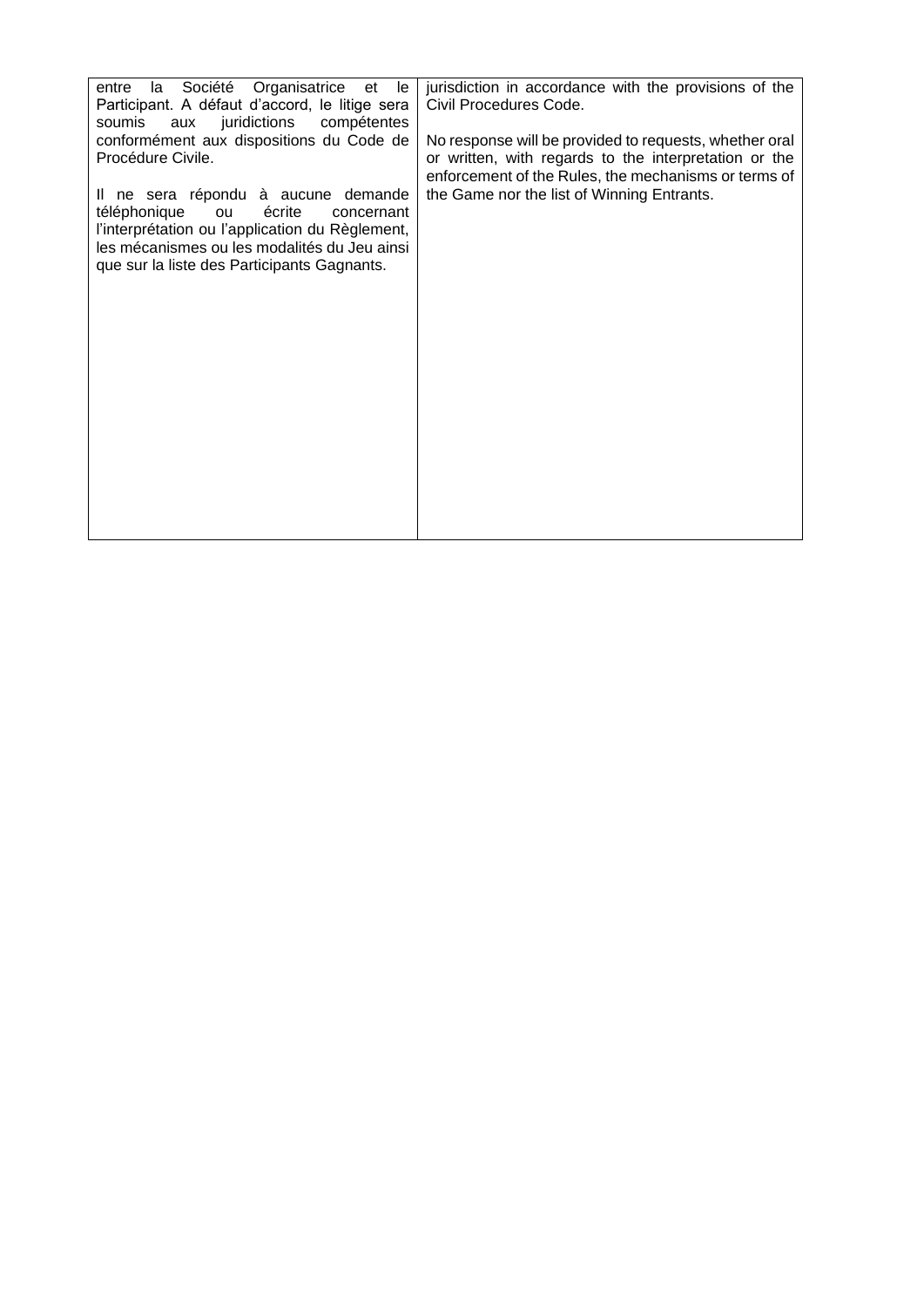### **ANNEXE**

# **FORMULAIRE DE DEMANDE / PLAINTE RELATIVE AUX DONNÉES PERSONNELLES**

#### **Identification**

Votre nom :

Adresse (physique et électronique) :

Merci de vérifier  $\Box$  adresse de résidence ou  $\Box$  adresse du lieu de travail où la réponse devra être envoyée

S'il s'agit de l'adresse du lieu de travail, merci de communiquer le nom de l'entreprise :

Afin de nous aider à identifier les systèmes qui peuvent contenir des informations vous concernant, veuillez cocher les cases ci-dessous qui décrivent votre relation avec Asmodee :

- $\square$  Particulier Consommateur ou client
- Ancien employé ou contractant
- Membre de la famille de l'employé, personne à charge, bénéficiaire ou personne à contacter en cas d'urgence
- Employé d'un client commercial ou d'un partenaire commercial d'Asmodee
- Employé d'un fournisseur ou d'un vendeur Asmodee
- Demandeur d'emploi
- $\square$  Autre veuillez décrire

Si vos renseignements peuvent être sous un autre nom, veuillez fournir ce nom et la raison du changement :

Veuillez présenter ou inclure une pièce d'identité valide pour nous permettre de vérifier votre nom, votre adresse et éventuellement votre statut de représentant ou de tiers de confiance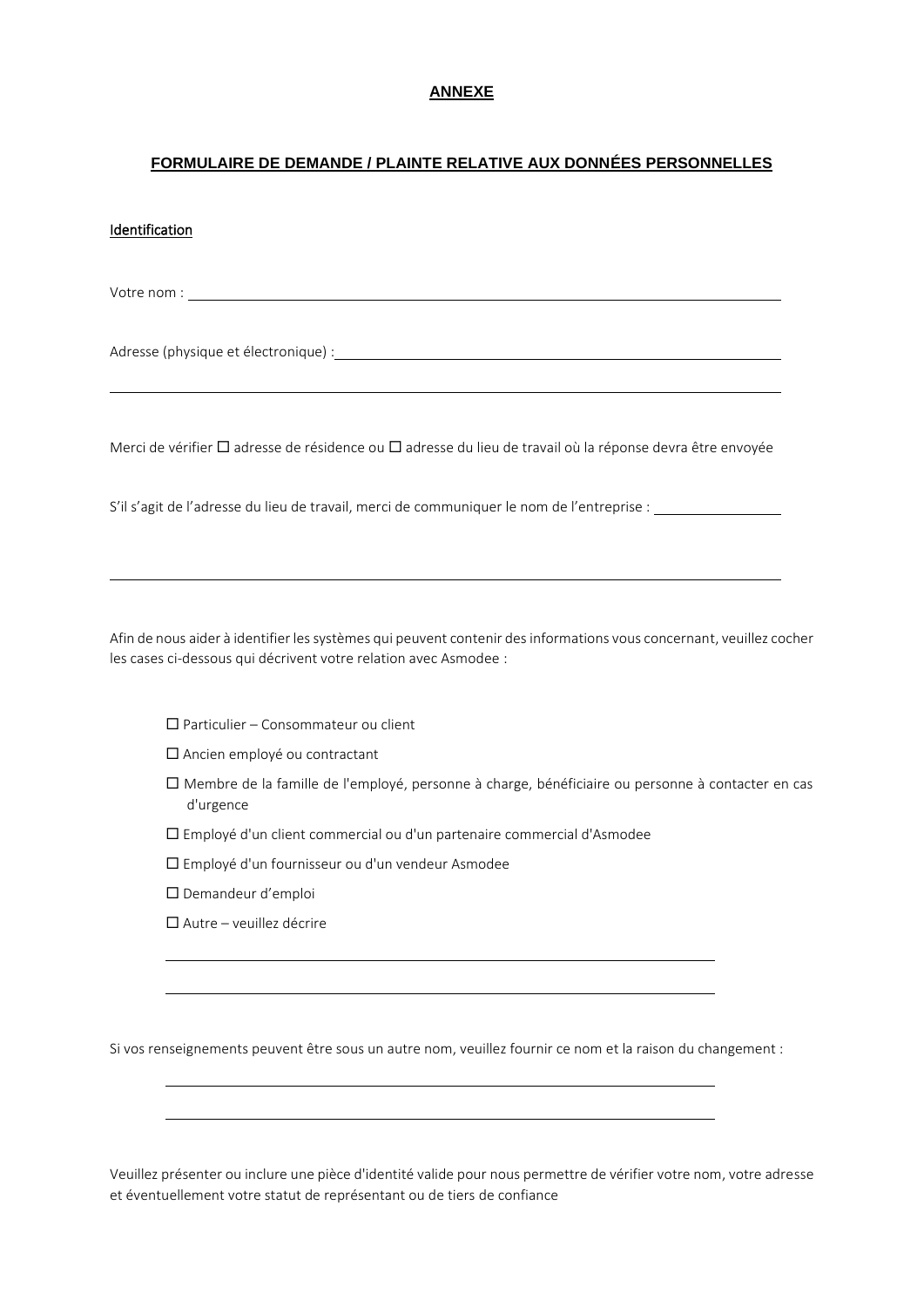#### Details de votre Demande

Si vous demandez à accéder à vos données personnelles, veuillez préciser les données personnelles qui font l'objet de la demande et confirmer qu'elles peuvent être envoyées par courriel à l'adresse ci-dessus :

\_\_\_\_\_\_\_\_\_\_\_\_\_\_\_\_\_\_\_\_\_\_\_\_\_\_\_\_\_\_\_\_\_\_\_\_\_\_\_\_\_\_\_\_\_\_\_\_\_\_\_\_\_\_\_\_\_\_\_\_\_\_\_\_

\_\_\_\_\_\_\_\_\_\_\_\_\_\_\_\_\_\_\_\_\_\_\_\_\_\_\_\_\_\_\_\_\_\_\_\_\_\_\_\_\_\_\_\_\_\_\_\_\_\_\_\_\_\_\_\_\_\_\_\_\_\_\_\_

\_\_\_\_\_\_\_\_\_\_\_\_\_\_\_\_\_\_\_\_\_\_\_\_\_\_\_\_\_\_\_\_\_\_\_\_\_\_\_\_\_\_\_\_\_\_\_\_\_\_\_\_\_\_\_\_\_\_\_\_\_\_\_\_

\_\_\_\_\_\_\_\_\_\_\_\_\_\_\_\_\_\_\_\_\_\_\_\_\_\_\_\_\_\_\_\_\_\_\_\_\_\_\_\_\_\_\_\_\_\_\_\_\_\_\_\_\_\_\_\_\_\_\_\_\_\_\_\_

\_\_\_\_\_\_\_\_\_\_\_\_\_\_\_\_\_\_\_\_\_\_\_\_\_\_\_\_\_\_\_\_\_\_\_\_\_\_\_\_\_\_\_\_\_\_\_\_\_\_\_\_\_\_\_\_\_\_\_\_\_\_\_\_

\_\_\_\_\_\_\_\_\_\_\_\_\_\_\_\_\_\_\_\_\_\_\_\_\_\_\_\_\_\_\_\_\_\_\_\_\_\_\_\_\_\_\_\_\_\_\_\_\_\_\_\_\_\_\_\_\_\_\_\_\_\_\_\_

\_\_\_\_\_\_\_\_\_\_\_\_\_\_\_\_\_\_\_\_\_\_\_\_\_\_\_\_\_\_\_\_\_\_\_\_\_\_\_\_\_\_\_\_\_\_\_\_\_\_\_\_\_\_\_\_\_\_\_\_\_\_\_\_

\_\_\_\_\_\_\_\_\_\_\_\_\_\_\_\_\_\_\_\_\_\_\_\_\_\_\_\_\_\_\_\_\_\_\_\_\_\_\_\_\_\_\_\_\_\_\_\_\_\_\_\_\_\_\_\_\_\_\_\_\_\_\_\_

\_\_\_\_\_\_\_\_\_\_\_\_\_\_\_\_\_\_\_\_\_\_\_\_\_\_\_\_\_\_\_\_\_\_\_\_\_\_\_\_\_\_\_\_\_\_\_\_\_\_\_\_\_\_\_\_\_\_\_\_\_\_\_\_

\_\_\_\_\_\_\_\_\_\_\_\_\_\_\_\_\_\_\_\_\_\_\_\_\_\_\_\_\_\_\_\_\_\_\_\_\_\_\_\_\_\_\_\_\_\_\_\_\_\_\_\_\_\_\_\_\_\_\_\_\_\_\_\_

\_\_\_\_\_\_\_\_\_\_\_\_\_\_\_\_\_\_\_\_\_\_\_\_\_\_\_\_\_\_\_\_\_\_\_\_\_\_\_\_\_\_\_\_\_\_\_\_\_\_\_\_\_\_\_\_\_\_\_\_\_\_\_\_

\_\_\_\_\_\_\_\_\_\_\_\_\_\_\_\_\_\_\_\_\_\_\_\_\_\_\_\_\_\_\_\_\_\_\_\_\_\_\_\_\_\_\_\_\_\_\_\_\_\_\_\_\_\_\_\_\_\_\_\_\_\_\_\_

\_\_\_\_\_\_\_\_\_\_\_\_\_\_\_\_\_\_\_\_\_\_\_\_\_\_\_\_\_\_\_\_\_\_\_\_\_\_\_\_\_\_\_\_\_\_\_\_\_\_\_\_\_\_\_\_\_\_\_\_\_\_\_\_

\_\_\_\_\_\_\_\_\_\_\_\_\_\_\_\_\_\_\_\_\_\_\_\_\_\_\_\_\_\_\_\_\_\_\_\_\_\_\_\_\_\_\_\_\_\_\_\_\_\_\_\_\_\_\_\_\_\_\_\_\_\_\_\_

\_\_\_\_\_\_\_\_\_\_\_\_\_\_\_\_\_\_\_\_\_\_\_\_\_\_\_\_\_\_\_\_\_\_\_\_\_\_\_\_\_\_\_\_\_\_\_\_\_\_\_\_\_\_\_\_\_\_\_\_\_\_\_\_

\_\_\_\_\_\_\_\_\_\_\_\_\_\_\_\_\_\_\_\_\_\_\_\_\_\_\_\_\_\_\_\_\_\_\_\_\_\_\_\_\_\_\_\_\_\_\_\_\_\_\_\_\_\_\_\_\_\_\_\_\_\_\_\_

\_\_\_\_\_\_\_\_\_\_\_\_\_\_\_\_\_\_\_\_\_\_\_\_\_\_\_\_\_\_\_\_\_\_\_\_\_\_\_\_\_\_\_\_\_\_\_\_\_\_\_\_\_\_\_\_\_\_\_\_\_\_\_\_ \_\_\_\_\_\_\_\_\_\_\_\_\_\_\_\_\_\_\_\_\_\_\_\_\_\_\_\_\_\_\_\_\_\_\_\_\_\_\_\_\_\_\_\_\_\_\_\_\_\_\_\_\_\_\_\_\_\_\_\_\_\_\_\_ \_\_\_\_\_\_\_\_\_\_\_\_\_\_\_\_\_\_\_\_\_\_\_\_\_\_\_\_\_\_\_\_\_\_\_\_\_\_\_\_\_\_\_\_\_\_\_\_\_\_\_\_\_\_\_\_\_\_\_\_\_\_\_\_ \_\_\_\_\_\_\_\_\_\_\_\_\_\_\_\_\_\_\_\_\_\_\_\_\_\_\_\_\_\_\_\_\_\_\_\_\_\_\_\_\_\_\_\_\_\_\_\_\_\_\_\_\_\_\_\_\_\_\_\_\_\_\_\_

Si vous demandez la portabilité des données, veuillez préciser les données personnelles qui font l'objet de la demande et confirmer qu'elles peuvent être envoyées par courrier électronique, si cela est techniquement possible, à l'adresse d'un nouveau responsable du traitement comme indiqué ci-dessous :

Si vous demandez la rectification de vos données personnelles, veuillez préciser ci-dessous les données personnelles à rectifier et fournir la justification de cette demande :

Si vous demandez la limitation du traitement de vos données personnelles, veuillez préciser le traitement en cause et fournir la justification de cette demande :

Si vous demandez l'effacement de vos données personnelles, veuillez préciser ci-dessous les données personnelles à effacer et fournir la justification de cette demande :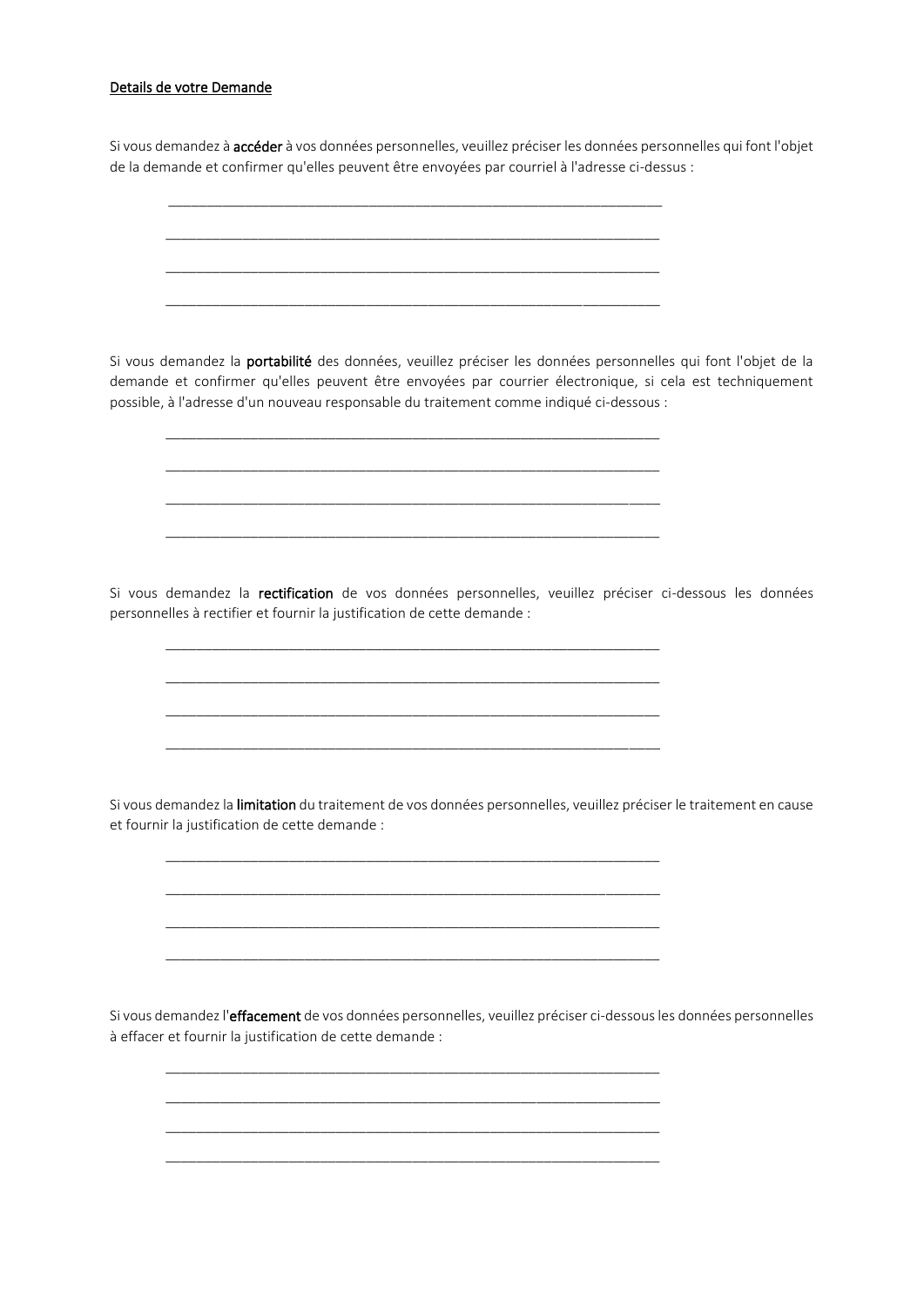Si vous vous opposez au traitement de vos Données Personnelles, veuillez préciser ci-dessous le traitement en question et fournir la justification de cette opposition :

\_\_\_\_\_\_\_\_\_\_\_\_\_\_\_\_\_\_\_\_\_\_\_\_\_\_\_\_\_\_\_\_\_\_\_\_\_\_\_\_\_\_\_\_\_\_\_\_\_\_\_\_\_\_\_\_\_\_\_\_\_\_\_\_ \_\_\_\_\_\_\_\_\_\_\_\_\_\_\_\_\_\_\_\_\_\_\_\_\_\_\_\_\_\_\_\_\_\_\_\_\_\_\_\_\_\_\_\_\_\_\_\_\_\_\_\_\_\_\_\_\_\_\_\_\_\_\_\_ \_\_\_\_\_\_\_\_\_\_\_\_\_\_\_\_\_\_\_\_\_\_\_\_\_\_\_\_\_\_\_\_\_\_\_\_\_\_\_\_\_\_\_\_\_\_\_\_\_\_\_\_\_\_\_\_\_\_\_\_\_\_\_\_ \_\_\_\_\_\_\_\_\_\_\_\_\_\_\_\_\_\_\_\_\_\_\_\_\_\_\_\_\_\_\_\_\_\_\_\_\_\_\_\_\_\_\_\_\_\_\_\_\_\_\_\_\_\_\_\_\_\_\_\_\_\_\_\_

\_\_\_\_\_\_\_\_\_\_\_\_\_\_\_\_\_\_\_\_\_\_\_\_\_\_\_\_\_\_\_\_\_\_\_\_\_\_\_\_\_\_\_\_\_\_\_\_\_\_\_\_\_\_\_\_\_\_\_\_\_\_\_\_

\_\_\_\_\_\_\_\_\_\_\_\_\_\_\_\_\_\_\_\_\_\_\_\_\_\_\_\_\_\_\_\_\_\_\_\_\_\_\_\_\_\_\_\_\_\_\_\_\_\_\_\_\_\_\_\_\_\_\_\_\_\_\_\_

\_\_\_\_\_\_\_\_\_\_\_\_\_\_\_\_\_\_\_\_\_\_\_\_\_\_\_\_\_\_\_\_\_\_\_\_\_\_\_\_\_\_\_\_\_\_\_\_\_\_\_\_\_\_\_\_\_\_\_\_\_\_\_\_

\_\_\_\_\_\_\_\_\_\_\_\_\_\_\_\_\_\_\_\_\_\_\_\_\_\_\_\_\_\_\_\_\_\_\_\_\_\_\_\_\_\_\_\_\_\_\_\_\_\_\_\_\_\_\_\_\_\_\_\_\_\_\_\_

\_\_\_\_\_\_\_\_\_\_\_\_\_\_\_\_\_\_\_\_\_\_\_\_\_\_\_\_\_\_\_\_\_\_\_\_\_\_\_\_\_\_\_\_\_\_\_\_\_\_\_\_\_\_\_\_\_\_\_\_\_\_\_\_

\_\_\_\_\_\_\_\_\_\_\_\_\_\_\_\_\_\_\_\_\_\_\_\_\_\_\_\_\_\_\_\_\_\_\_\_\_\_\_\_\_\_\_\_\_\_\_\_\_\_\_\_\_\_\_\_\_\_\_\_\_\_\_\_

\_\_\_\_\_\_\_\_\_\_\_\_\_\_\_\_\_\_\_\_\_\_\_\_\_\_\_\_\_\_\_\_\_\_\_\_\_\_\_\_\_\_\_\_\_\_\_\_\_\_\_\_\_\_\_\_\_\_\_\_\_\_\_\_

\_\_\_\_\_\_\_\_\_\_\_\_\_\_\_\_\_\_\_\_\_\_\_\_\_\_\_\_\_\_\_\_\_\_\_\_\_\_\_\_\_\_\_\_\_\_\_\_\_\_\_\_\_\_\_\_\_\_\_\_\_\_\_\_

\_\_\_\_\_\_\_\_\_\_\_\_\_\_\_\_\_\_\_\_\_\_\_\_\_\_\_\_\_\_\_\_\_\_\_\_\_\_\_\_\_\_\_\_\_\_\_\_\_\_\_\_\_\_\_\_\_\_\_\_\_\_\_\_

\_\_\_\_\_\_\_\_\_\_\_\_\_\_\_\_\_\_\_\_\_\_\_\_\_\_\_\_\_\_\_\_\_\_\_\_\_\_\_\_\_\_\_\_\_\_\_\_\_\_\_\_\_\_\_\_\_\_\_\_\_\_\_\_

\_\_\_\_\_\_\_\_\_\_\_\_\_\_\_\_\_\_\_\_\_\_\_\_\_\_\_\_\_\_\_\_\_\_\_\_\_\_\_\_\_\_\_\_\_\_\_\_\_\_\_\_\_\_\_\_\_\_\_\_\_\_\_\_

\_\_\_\_\_\_\_\_\_\_\_\_\_\_\_\_\_\_\_\_\_\_\_\_\_\_\_\_\_\_\_\_\_\_\_\_\_\_\_\_\_\_\_\_\_\_\_\_\_\_\_\_\_\_\_\_\_\_\_\_\_\_\_\_

\_\_\_\_\_\_\_\_\_\_\_\_\_\_\_\_\_\_\_\_\_\_\_\_\_\_\_\_\_\_\_\_\_\_\_\_\_\_\_\_\_\_\_\_\_\_\_\_\_\_\_\_\_\_\_\_\_\_\_\_\_\_\_\_ \_\_\_\_\_\_\_\_\_\_\_\_\_\_\_\_\_\_\_\_\_\_\_\_\_\_\_\_\_\_\_\_\_\_\_\_\_\_\_\_\_\_\_\_\_\_\_\_\_\_\_\_\_\_\_\_\_\_\_\_\_\_\_\_ \_\_\_\_\_\_\_\_\_\_\_\_\_\_\_\_\_\_\_\_\_\_\_\_\_\_\_\_\_\_\_\_\_\_\_\_\_\_\_\_\_\_\_\_\_\_\_\_\_\_\_\_\_\_\_\_\_\_\_\_\_\_\_\_ \_\_\_\_\_\_\_\_\_\_\_\_\_\_\_\_\_\_\_\_\_\_\_\_\_\_\_\_\_\_\_\_\_\_\_\_\_\_\_\_\_\_\_\_\_\_\_\_\_\_\_\_\_\_\_\_\_\_\_\_\_\_\_\_

Si vous demandez l'application des directives spécifiques du testament numérique, veuillez préciser le contenu des directives qu'elles contiennent :

Si vous demandez la modification ou la révocation directives spécifiques du testament numérique, veuillez préciser la modification souhaitée :

Si vous demandez l'application des directives générales du testament numérique, veuillez préciser le contenu des directives :

#### Details de votre Plainte

Dans le cas d'une Plainte, veuillez la détailler ci-dessous :

*Les informations recueillies dans ce formulaire sont destinées à la Direction Juridique et au Data Contact d'Asmodee Groupe pour répondre à votre plainte ou pour faire valoir vos droits en tant que personne concernée.*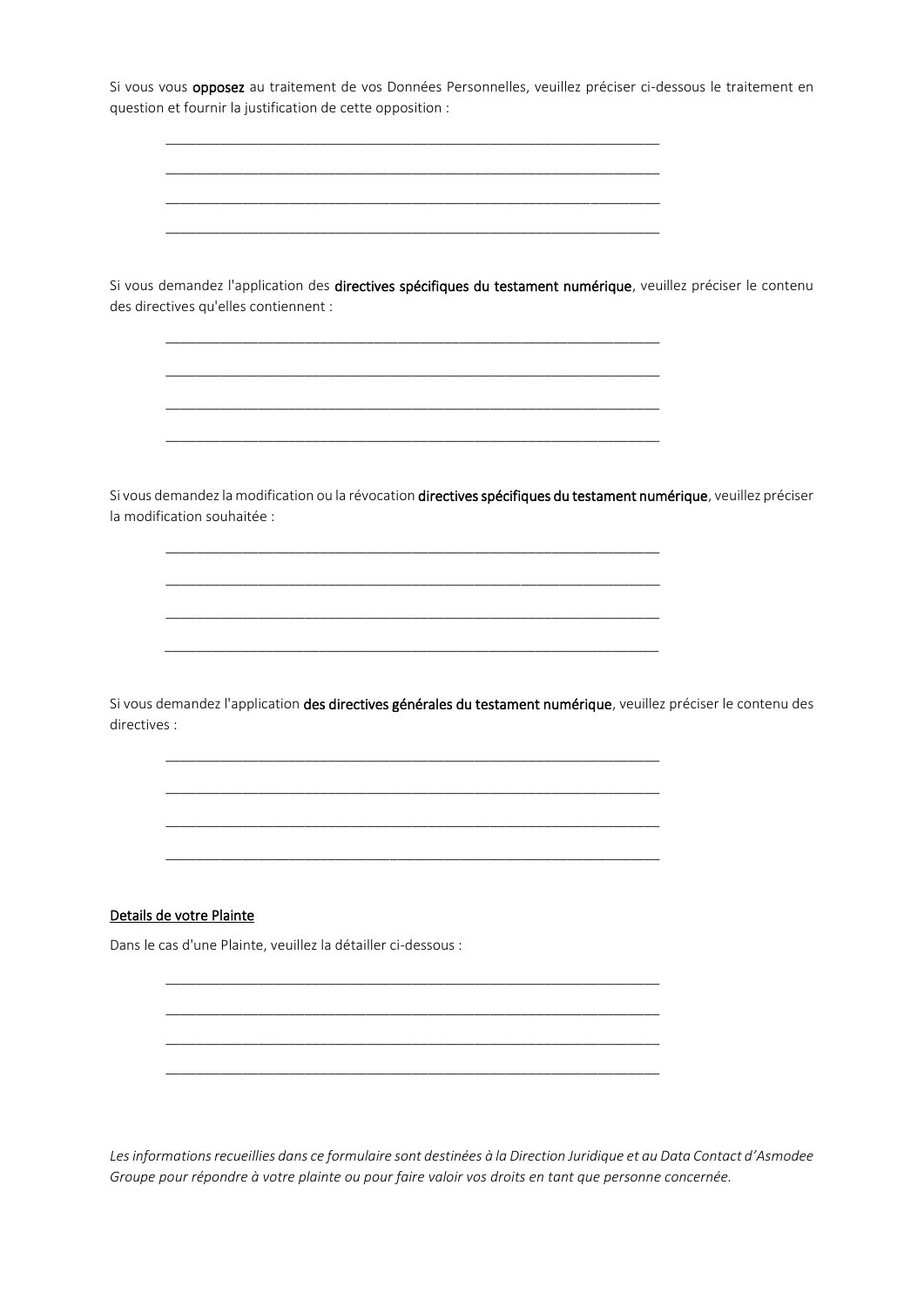## **APPENDIX**

# **FORM FOR REQUEST / COMPLAINT RELATING TO PERSONAL DATA**

### Identification

Last and first names: Last names and the set of the set of the set of the set of the set of the set of the set of the set of the set of the set of the set of the set of the set of the set of the set of the set of the set o

Mailing address and email:

Please specify  $\Box$  home address or  $\Box$  workplace address where the reply should be sent

If this is the workplace address, please provide the name of the company:

To help us identify systems that may contain information about you, please check the boxes below that describe your relationship with Asmodee:

 $\square$  Private individual – Consumer or customer

 $\square$  Former employee or contracting party

 $\Box$  Family member of former employer, dependant, beneficiary or emergency contact

 $\square$  Business customer employee or business partner of Asmodee

 $\square$  Supplier employee or Asmodee's seller

 $\square$  Job seeker

 $\Box$  Other - please specify

If your information may be under a different name, please provide that name and the reason for the change.:

Please present or include valid identification to enable us to verify your name, address and possibly your status as a representative or trusted third party.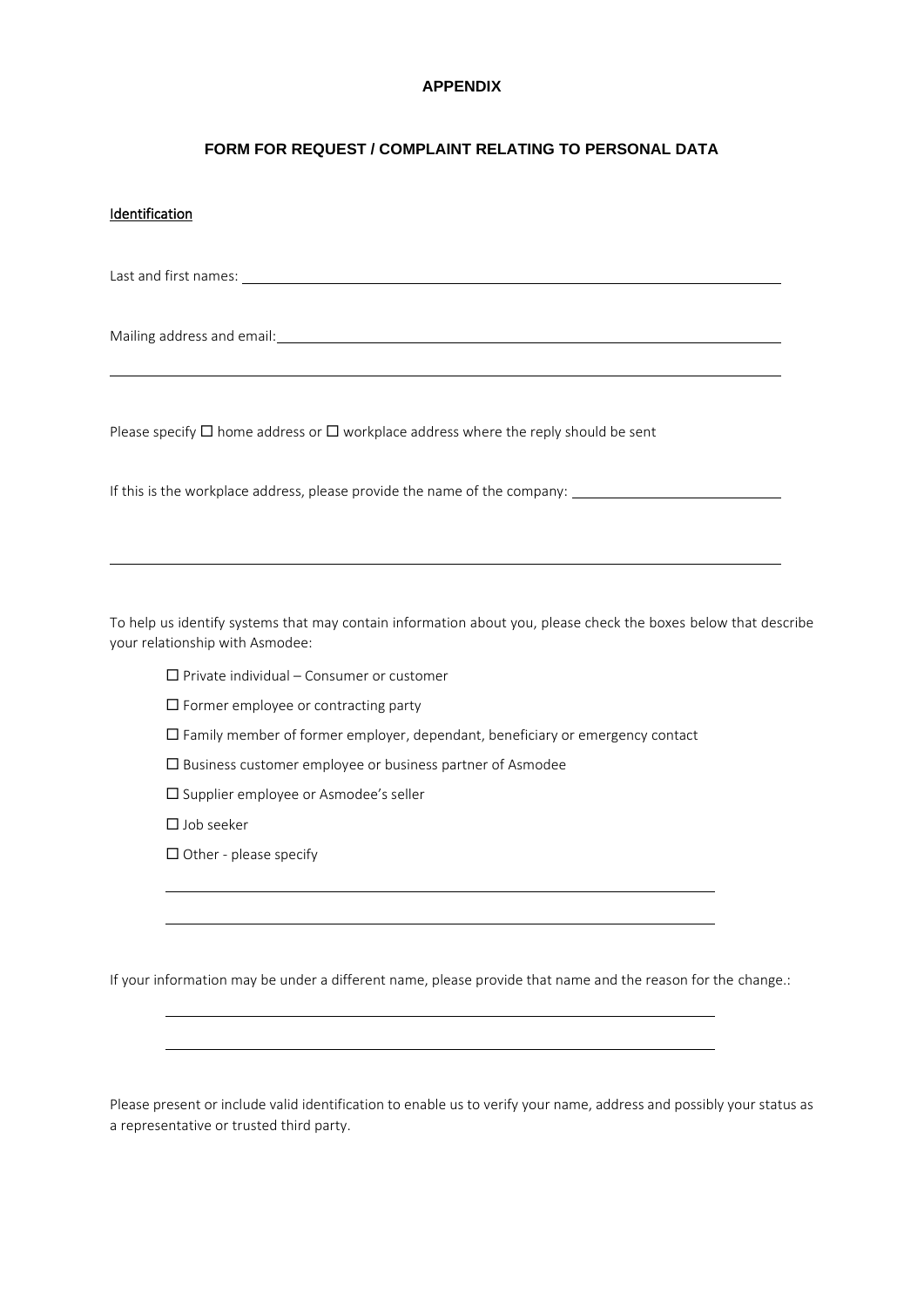#### Details of your request

If you request access to your personal data, please specify the personal data that is the subject of the request and confirm that it can be sent by e-mail to the above address:

\_\_\_\_\_\_\_\_\_\_\_\_\_\_\_\_\_\_\_\_\_\_\_\_\_\_\_\_\_\_\_\_\_\_\_\_\_\_\_\_\_\_\_\_\_\_\_\_\_\_\_\_\_\_\_\_\_\_\_\_\_\_\_\_

\_\_\_\_\_\_\_\_\_\_\_\_\_\_\_\_\_\_\_\_\_\_\_\_\_\_\_\_\_\_\_\_\_\_\_\_\_\_\_\_\_\_\_\_\_\_\_\_\_\_\_\_\_\_\_\_\_\_\_\_\_\_\_\_

\_\_\_\_\_\_\_\_\_\_\_\_\_\_\_\_\_\_\_\_\_\_\_\_\_\_\_\_\_\_\_\_\_\_\_\_\_\_\_\_\_\_\_\_\_\_\_\_\_\_\_\_\_\_\_\_\_\_\_\_\_\_\_\_

\_\_\_\_\_\_\_\_\_\_\_\_\_\_\_\_\_\_\_\_\_\_\_\_\_\_\_\_\_\_\_\_\_\_\_\_\_\_\_\_\_\_\_\_\_\_\_\_\_\_\_\_\_\_\_\_\_\_\_\_\_\_\_\_

\_\_\_\_\_\_\_\_\_\_\_\_\_\_\_\_\_\_\_\_\_\_\_\_\_\_\_\_\_\_\_\_\_\_\_\_\_\_\_\_\_\_\_\_\_\_\_\_\_\_\_\_\_\_\_\_\_\_\_\_\_\_\_\_

\_\_\_\_\_\_\_\_\_\_\_\_\_\_\_\_\_\_\_\_\_\_\_\_\_\_\_\_\_\_\_\_\_\_\_\_\_\_\_\_\_\_\_\_\_\_\_\_\_\_\_\_\_\_\_\_\_\_\_\_\_\_\_\_

\_\_\_\_\_\_\_\_\_\_\_\_\_\_\_\_\_\_\_\_\_\_\_\_\_\_\_\_\_\_\_\_\_\_\_\_\_\_\_\_\_\_\_\_\_\_\_\_\_\_\_\_\_\_\_\_\_\_\_\_\_\_\_\_

\_\_\_\_\_\_\_\_\_\_\_\_\_\_\_\_\_\_\_\_\_\_\_\_\_\_\_\_\_\_\_\_\_\_\_\_\_\_\_\_\_\_\_\_\_\_\_\_\_\_\_\_\_\_\_\_\_\_\_\_\_\_\_\_

\_\_\_\_\_\_\_\_\_\_\_\_\_\_\_\_\_\_\_\_\_\_\_\_\_\_\_\_\_\_\_\_\_\_\_\_\_\_\_\_\_\_\_\_\_\_\_\_\_\_\_\_\_\_\_\_\_\_\_\_\_\_\_\_

\_\_\_\_\_\_\_\_\_\_\_\_\_\_\_\_\_\_\_\_\_\_\_\_\_\_\_\_\_\_\_\_\_\_\_\_\_\_\_\_\_\_\_\_\_\_\_\_\_\_\_\_\_\_\_\_\_\_\_\_\_\_\_\_

\_\_\_\_\_\_\_\_\_\_\_\_\_\_\_\_\_\_\_\_\_\_\_\_\_\_\_\_\_\_\_\_\_\_\_\_\_\_\_\_\_\_\_\_\_\_\_\_\_\_\_\_\_\_\_\_\_\_\_\_\_\_\_\_

\_\_\_\_\_\_\_\_\_\_\_\_\_\_\_\_\_\_\_\_\_\_\_\_\_\_\_\_\_\_\_\_\_\_\_\_\_\_\_\_\_\_\_\_\_\_\_\_\_\_\_\_\_\_\_\_\_\_\_\_\_\_\_\_

\_\_\_\_\_\_\_\_\_\_\_\_\_\_\_\_\_\_\_\_\_\_\_\_\_\_\_\_\_\_\_\_\_\_\_\_\_\_\_\_\_\_\_\_\_\_\_\_\_\_\_\_\_\_\_\_\_\_\_\_\_\_\_\_ \_\_\_\_\_\_\_\_\_\_\_\_\_\_\_\_\_\_\_\_\_\_\_\_\_\_\_\_\_\_\_\_\_\_\_\_\_\_\_\_\_\_\_\_\_\_\_\_\_\_\_\_\_\_\_\_\_\_\_\_\_\_\_\_ \_\_\_\_\_\_\_\_\_\_\_\_\_\_\_\_\_\_\_\_\_\_\_\_\_\_\_\_\_\_\_\_\_\_\_\_\_\_\_\_\_\_\_\_\_\_\_\_\_\_\_\_\_\_\_\_\_\_\_\_\_\_\_\_

\_\_\_\_\_\_\_\_\_\_\_\_\_\_\_\_\_\_\_\_\_\_\_\_\_\_\_\_\_\_\_\_\_\_\_\_\_\_\_\_\_\_\_\_\_\_\_\_\_\_\_\_\_\_\_\_\_\_\_\_\_\_\_\_ \_\_\_\_\_\_\_\_\_\_\_\_\_\_\_\_\_\_\_\_\_\_\_\_\_\_\_\_\_\_\_\_\_\_\_\_\_\_\_\_\_\_\_\_\_\_\_\_\_\_\_\_\_\_\_\_\_\_\_\_\_\_\_\_ \_\_\_\_\_\_\_\_\_\_\_\_\_\_\_\_\_\_\_\_\_\_\_\_\_\_\_\_\_\_\_\_\_\_\_\_\_\_\_\_\_\_\_\_\_\_\_\_\_\_\_\_\_\_\_\_\_\_\_\_\_\_\_\_

If you request data portability, please specify the personal data that are the subject of the request and confirm that they can be sent by e-mail, if technically possible, to the address of a new data controller as indicated below:

If you request the rectification of your personal data, please specify below the personal data to be rectified and provide the justification of this request:

If you request the limitation of the processing of your personal data, please specify the processing in question and provide the justification for this request:

If you request the deletion of your personal data, please specify below the personal data to be deleted and provide the justification for this request:

If you object to the processing of your Personal Data, please specify below the processing in question and provide the reason for your objection: